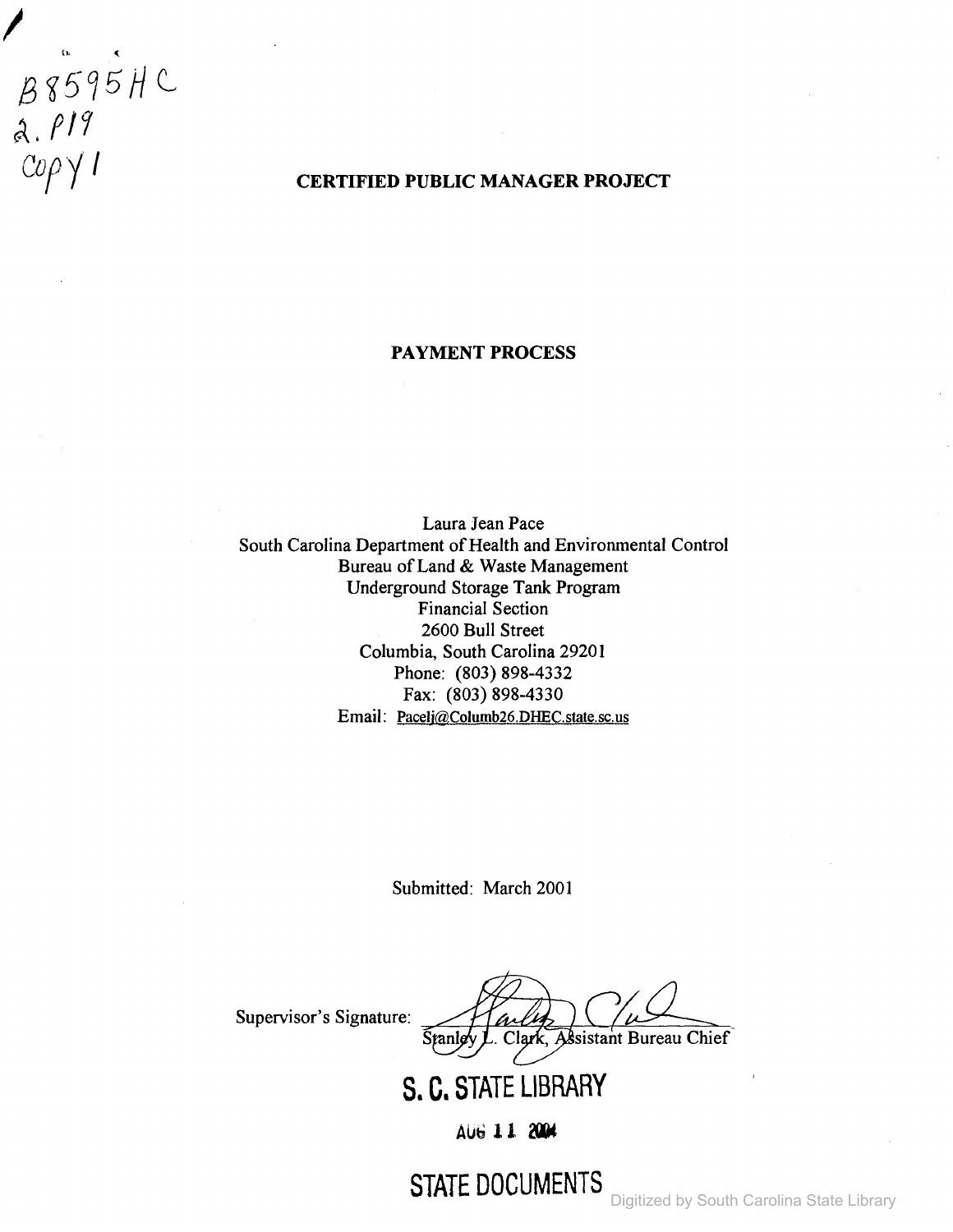## TABLE OF CONTENTS

I

 $\bar{\mathbf{U}}$ 

# Page #

 $\hat{\boldsymbol{\theta}}$ 

| Project Goal                      |    |
|-----------------------------------|----|
| <b>Problem Statement</b>          |    |
| Cause Analysis                    | 3  |
| <b>Implementation Plan</b>        | 8  |
| <b>Evaluation Method</b>          | 13 |
| Appendix A – Payment Analysis     | 16 |
| Appendix B - Cost Agreement Tasks | 17 |
| Appendix $C -$ Timeline           | 18 |
| Appendix D – Payment Procedures   | 20 |
| Appendix $E$ – Flowchart          | 23 |
| References                        | 26 |

 $\mathcal{A}^{\mathrm{c}}$  .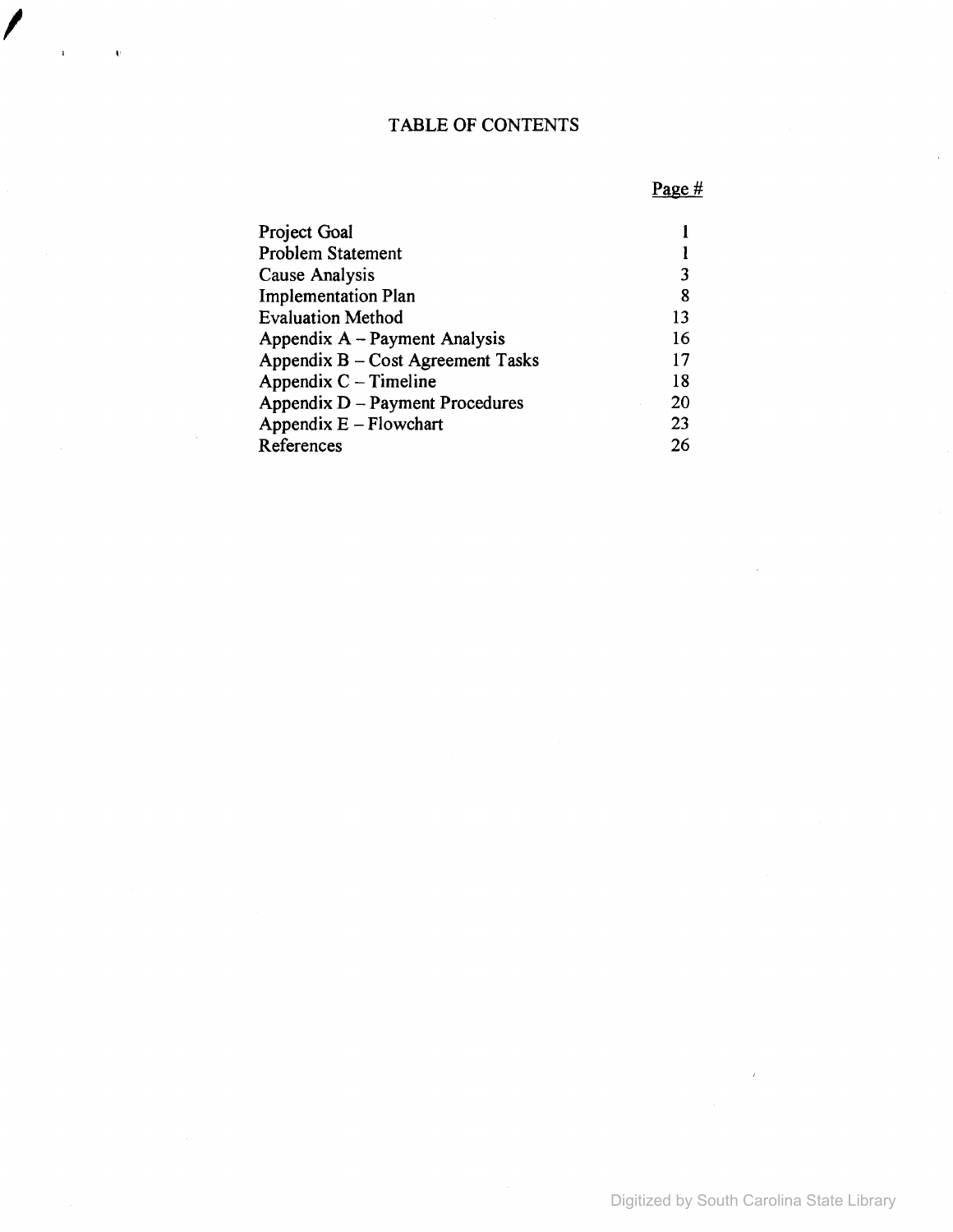#### PAYMENT PROCESS

### PROJECT GOAL:

The goal of the project is to increase the effectiveness and efficiency of processing payments of claims on releases from underground storage tanks containing petroleum or petroleum products by the accountants in the Financial Section of the South Carolina Department of Health and Environmental Control, Bureau of Land & Waste Management, Underground Storage Tank Program so that the number of invoices being processed increases by 30% by June 30, 2001. If the Financial Section's efficiency were increased by this magnitude, the Program would be able to take on an increased workload that may come as a result of increased funding and/or the assignment of new responsibilities without additional administrative cost.

#### PROBLEM STATEMENT:

The South Carolina Department of Health and Environmental Control's mission is to promote and protect the health of the public and the environment. The primary mission of the Financial Section is to render timely payments from the State Underground Petroleum Environmental Response Bank Account, to tank owners and/or their contractors for the cleanup of leaking underground storage tanks. This legislature established the entitlement account for this purpose. In doing so, the Financial Section must account for the source of funds by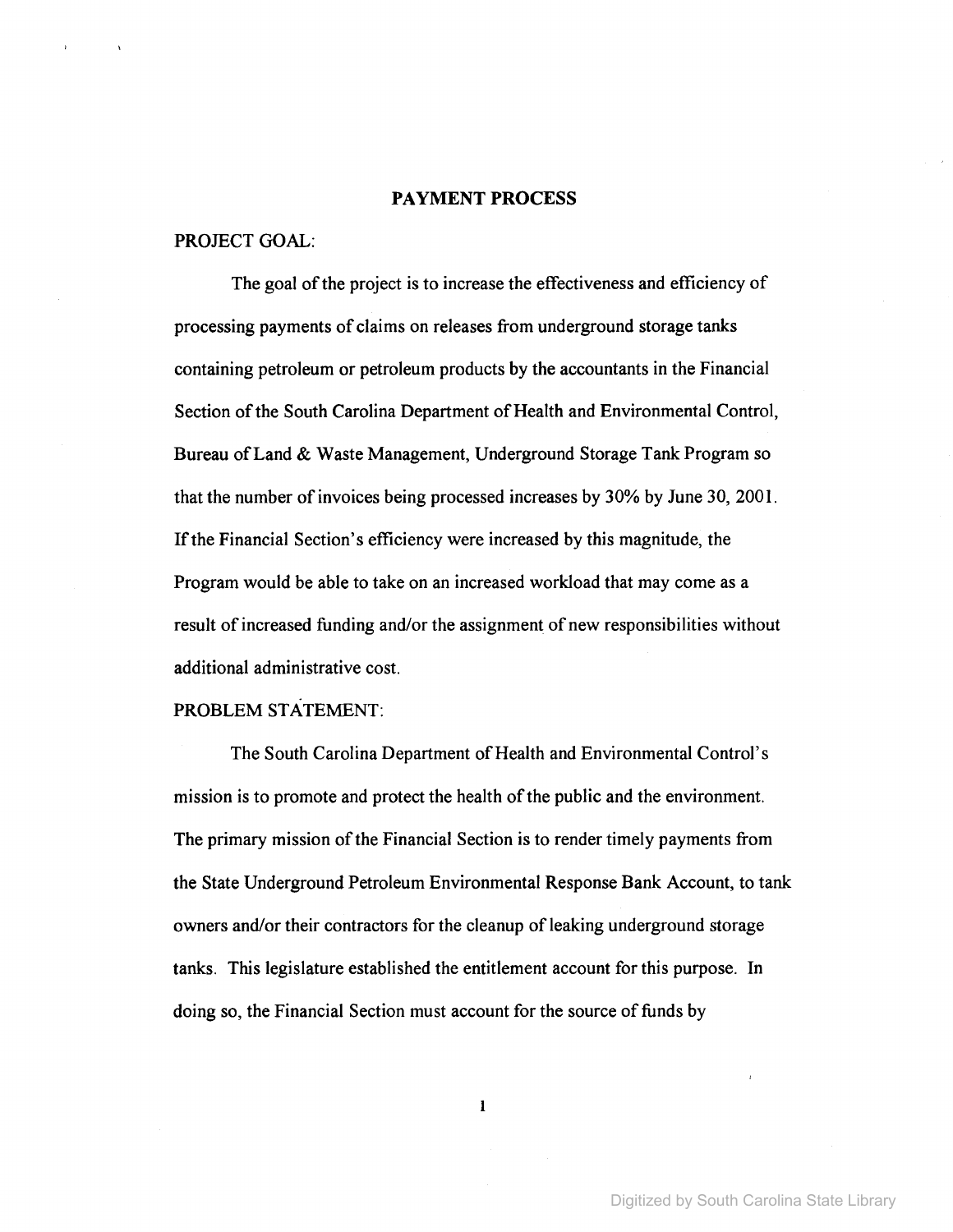expenditure type, generate letters authorizing purchase orders to contractors, correlate invoices to purchase orders, and encumber funds and release payments to contractors. Other duties include the timely recording and payment of administrative expenditures, preparing grant applications and monitoring compliance with federal laws, providing financial reports to the Environment Protection Agency, internal management and the public. This mission statement directly supports the cleanup efforts in accordance with the Federal Resource Conservation and Recovery Act Subtitle I, State Underground Petroleum Environmental Response Bank (SUPERB) Act (Title 44 Chapter 2 of the Code of Laws of South Carolina) and Regulation 61-98 titled SUPERB Site Regulation and Fund Access Regulations.

/

If the efficiency of the unit increase by  $30\%$ , then the Program would be able to address any increase of workload or assignment of new responsibility without increasing staff in the Financial Section, which would reduce the cost of the program to the public.

The Financial Section has a staff of five full time personnel, which includes one Manager, three Senior Accountants and one Accountant. The accounting function begins with logging all invoices and corrective actions into the internal accounting system for tracking and follow-up with contractors. All new cleanup work that has been approved by the Corrective Action Division is entered into the system to generate an approved purchase order document that is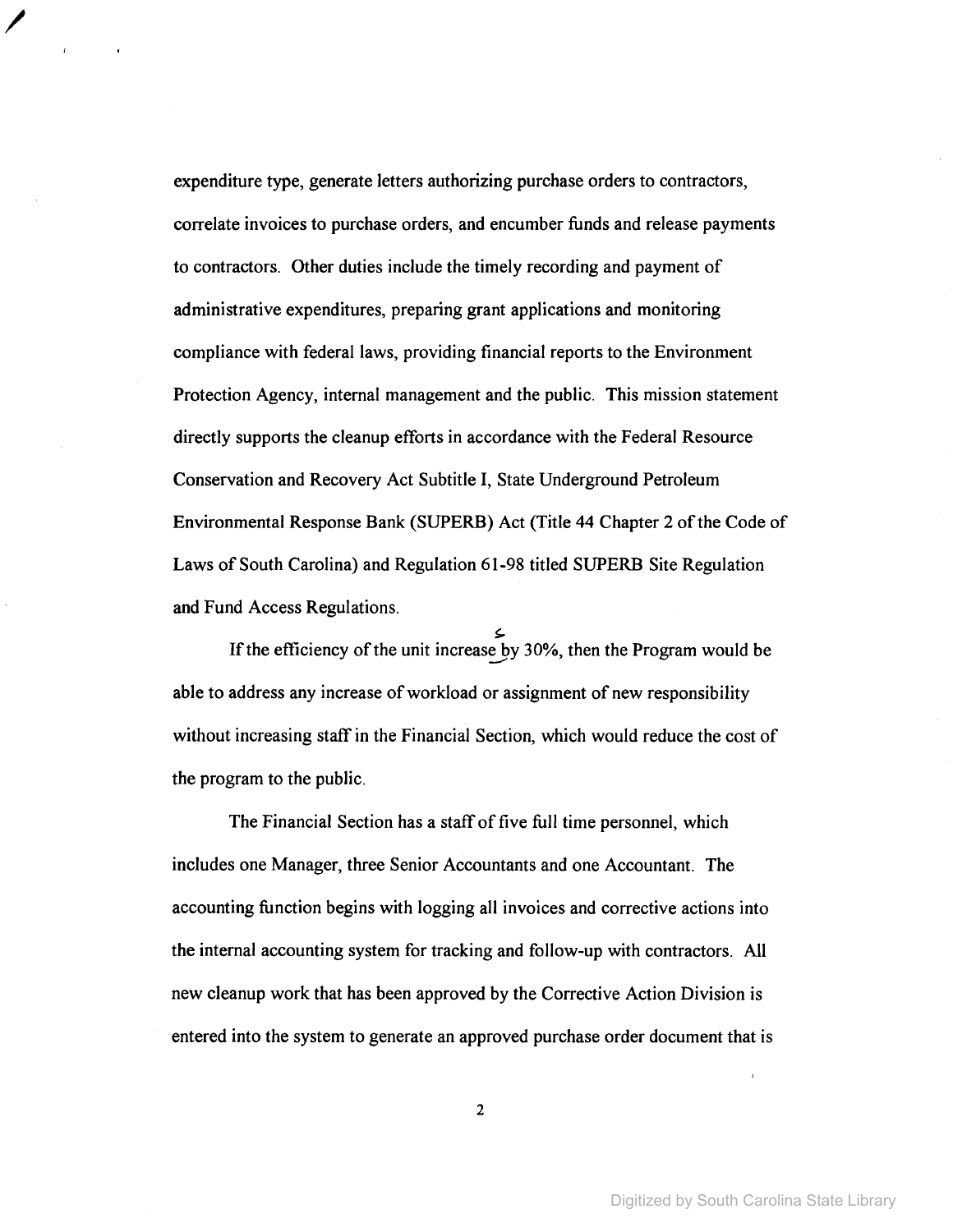forwarded to the contractor. Invoices that are subsequently received from the contractor are matched with approved purchase orders and processed for payment. The final stage involves the actual payment approval of funds, encumbering, reconciling, monitoring cash flow and financial reporting.

I

es The Financial Section currently processing an average of 13 payments per day (see Appendix A). According to time studies completed in December 2000 and January 2001, the accountants spend between 60-95% of their time, depending upon the accountant and time of month, processing invoices. If four additional payments were processed a day, for an average of 80 per month, this would result in an additional 960 payments each year. This would enable the Financial Section to handle additional workload without increasing staff. CAUSE ANALYSIS:

The current payment process has been in effect since 1992. In November 2000 the current payment procedures were updated and flow-charted with the input of each of the accountants. The Assistant Bureau Chief reviewed and approved the payment procedures. During December 2000 and January 2001 the accountants were observed in doing their respective parts in processing payments.

Also, during this time each of the accountants completed time studies on various days to denote what work they were doing in fifteen-minute increments. The Financial Section Manager collected data daily on the number of invoices received in the Financial Section counting only those invoices that had been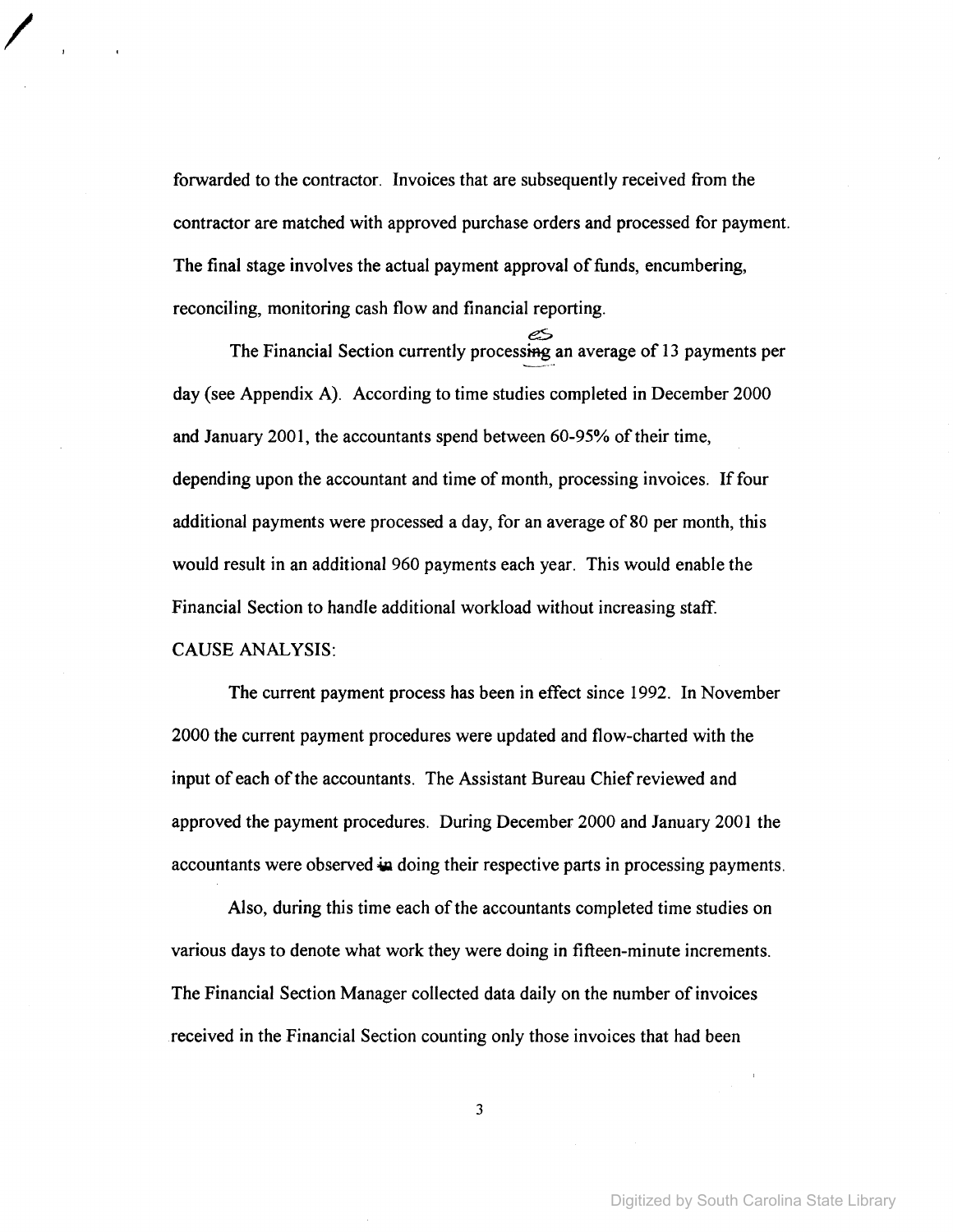signed by the Underground Storage Tank Program Project Managers and were ready to be processed for payment. The Financial Section Manager also recorded the number ofinvoices processed and the number ofinvoices left each day in the Financial Section. The number of hours worked each day excluding leave time, training time and meetings were recorded for each accountant. The data will be collected on a daily basis starting in December and continuing through July to record changes in the number of payments processed in the Financial Section.

I

From watching the accountants' process invoices for payments, the Financial Section Manager learned that colored forms were completed and attached to each invoice. The accountants used a pink form to identify the payment of a planned purchase order, a yellow form for a standard purchase order, a tan form for a well driller payment, a blue form for a request for review and a green form for a trust payment. The accountants copied information from the invoice onto the colored form prior to the invoice being logged into the computer database. It took the accountants time to complete the colored form and errors were made in selecting the wrong form and transposing information from the invoice. The Financial Section made the decision to quit using the colored forms because the information needed to enter the invoice into the database already existed on the invoice. The accountants placed labels on the bookshelfto segregate the different types of payments awaiting payment. The elimination of the colored forms saved time and paper for the Financial Section.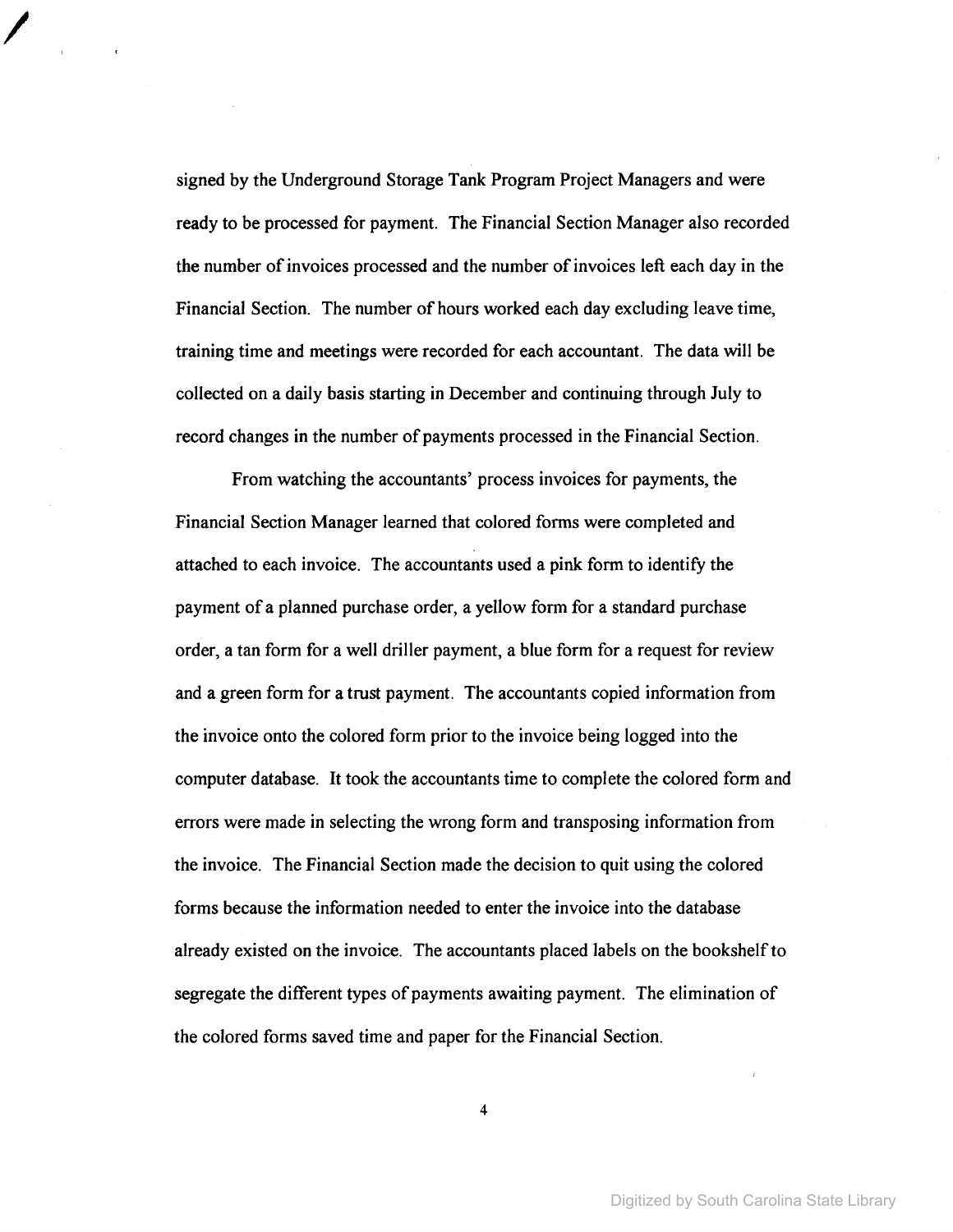Initially, the accountants spent a lot of time entering information into the Superb database. Results from the time studies show that the accountants spend 60-95% oftheir time processing payments, which includes 60-80% oftheir time entering data into the Superb database. A review revealed that the database application did not lend itselfto easy input ofrelevant data on the cost proposal, invoices, etc. This is primarily due to changes in the cleanup program that were not subsequently reflected in the programmed system. The accountants demonstrated that in order to key a cost proposal into the Superb database they had to use a reference sheet to know where the various tasks were to be coded. Prior to April 1996 there were only eleven tasks on the cost proposal form and in the Superb database. However, after April 1996 the numbers of tasks were increased to nineteen. The cost proposal form had been changed, but not the Superb database. Therefore, the accountants coded the nineteen tasks found on the cost proposal form as best they could into the eleven choices found in the Superb database. To make matters worst, the nineteen tasks on the cost proposal form did not fall numerically in the Superb database so there is no one-to-one correlation to enter the data leading to an increase in the potential for errors and difficulty in recording information.

Because the UST Program is going to a new database Environmental and Financial Integrated System (EFIS) which combined the Superb database (financial information) with the Groundwater Tracking System (GTS) database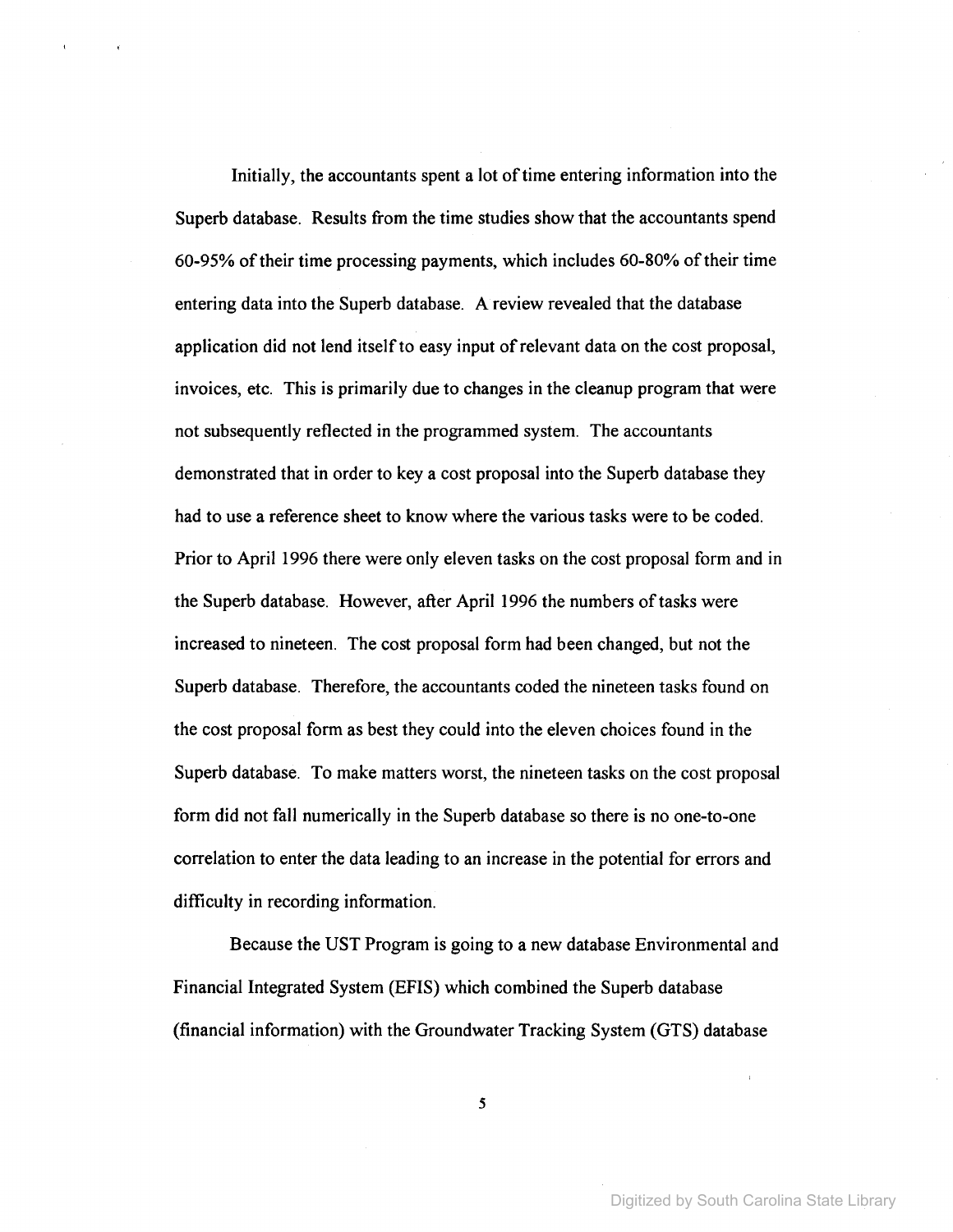(regulatory and program information) into one database, it is an opportune time to develop a system of inputting cost proposals and their corresponding invoices and payments into the database that had a one-to-one correlation with the cost proposal form and the UST Program reporting needs (see Appendix B). To ensure that the EFIS screens were set up to make data entry easier for the project managers and accountants the Assessment and Corrective Action Division Director, the computer programmers and the Financial Section Accountants gave their input.

The computer operators increased the purchase order number field in the EFIS database from six to eleven digits. The increase in digits will allow the accountants to enter in the purchase order number from the Accounting Information Management System (AIMS) the Agency's accounting system which is currently six digits and soon to become seven within the next year. The line number that goes with the purchase order number from the AIMS accounting system will use the remaining four digits. For planned purchase orders each site has a separate line number that is up to four digits long. The AIMS accounting system records a line as an entry is made into the system to encumber funds. The accountants have to scroll through the lines and find the correct cost proposal and site number being paid to identify the correct purchase order line when making the payment in the AIMS system. If the purchase order and line number are recorded into the EFIS system at the time the cost proposal is created, the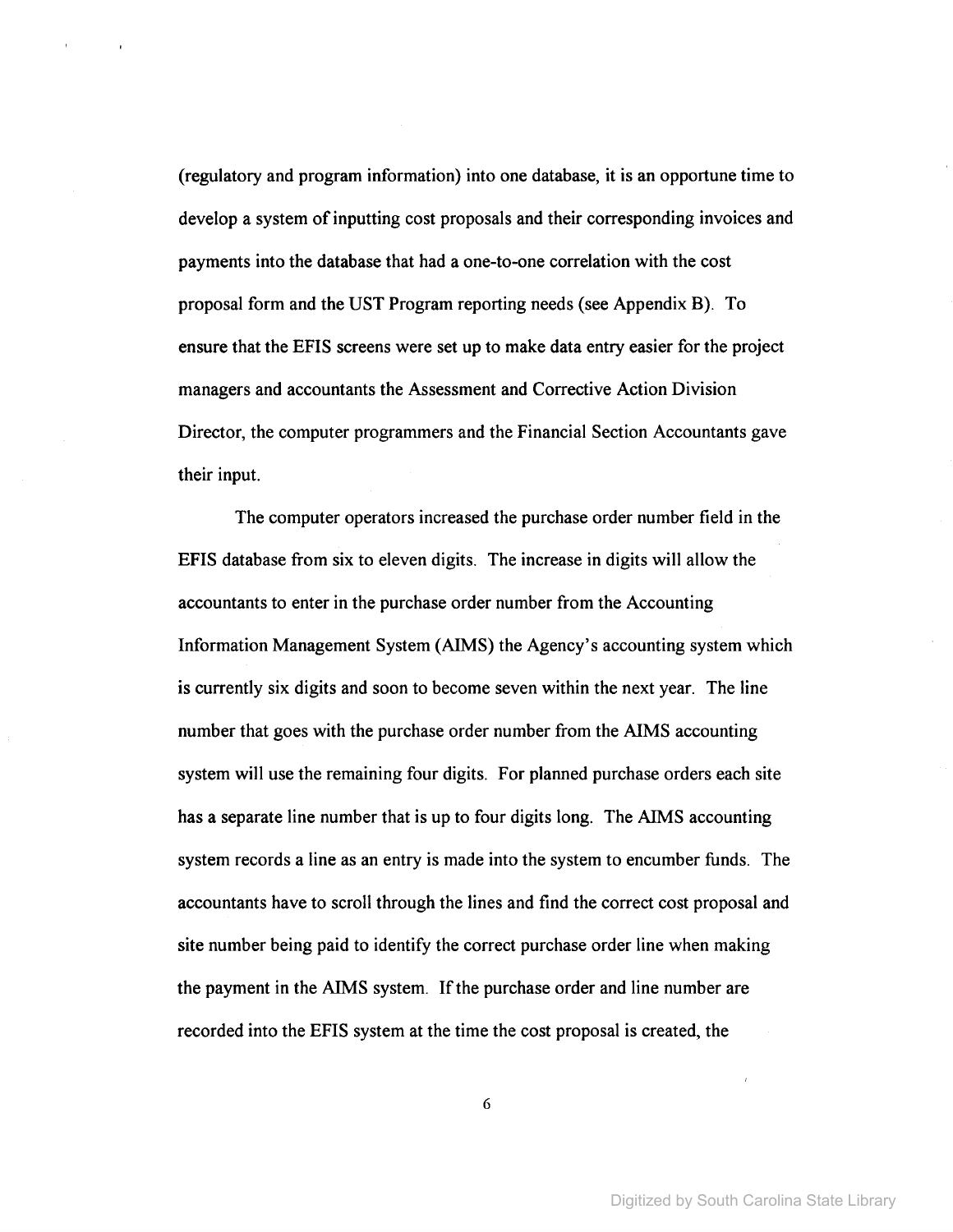accountant will know were to go into the AIMS system to pay an invoice when it is processed. Changing the number of digits for entering purchase order numbers will save the accountants time in processing invoices for payment. If both the EFIS and AIMS systems have the same number of digits allowed for the purchase order number, the systems would be able to integrate more readily in the future so that the accountants would only have to enter data into one system.

In December the Assessment and Corrective Action Division and the Financial Section looked at and updated the cost proposal form. The input procedures assumed that sampling events for example were always coded as an Assessment Category. From input of the program area, the Financial Section Manager found that site cleanups went through phases starting with assessment then if needed active corrective action and finally monitored natural attenuation. A sampling event could be taken at any of the three phases of cleanup and therefore the category depended upon the phase ofwork being completed. The accountants would not know the phase of the work; therefore, the Program added a category field to the cost proposal form that would identify the correct category ofthe cost proposal. This would make keying in the cost proposal into the Superb database easier for the accountants. In developing the EFIS database, the category field would be completed by the site project manager who knows the correct work phase. This would eliminate the accountants having to key in the category field when using the EFIS database.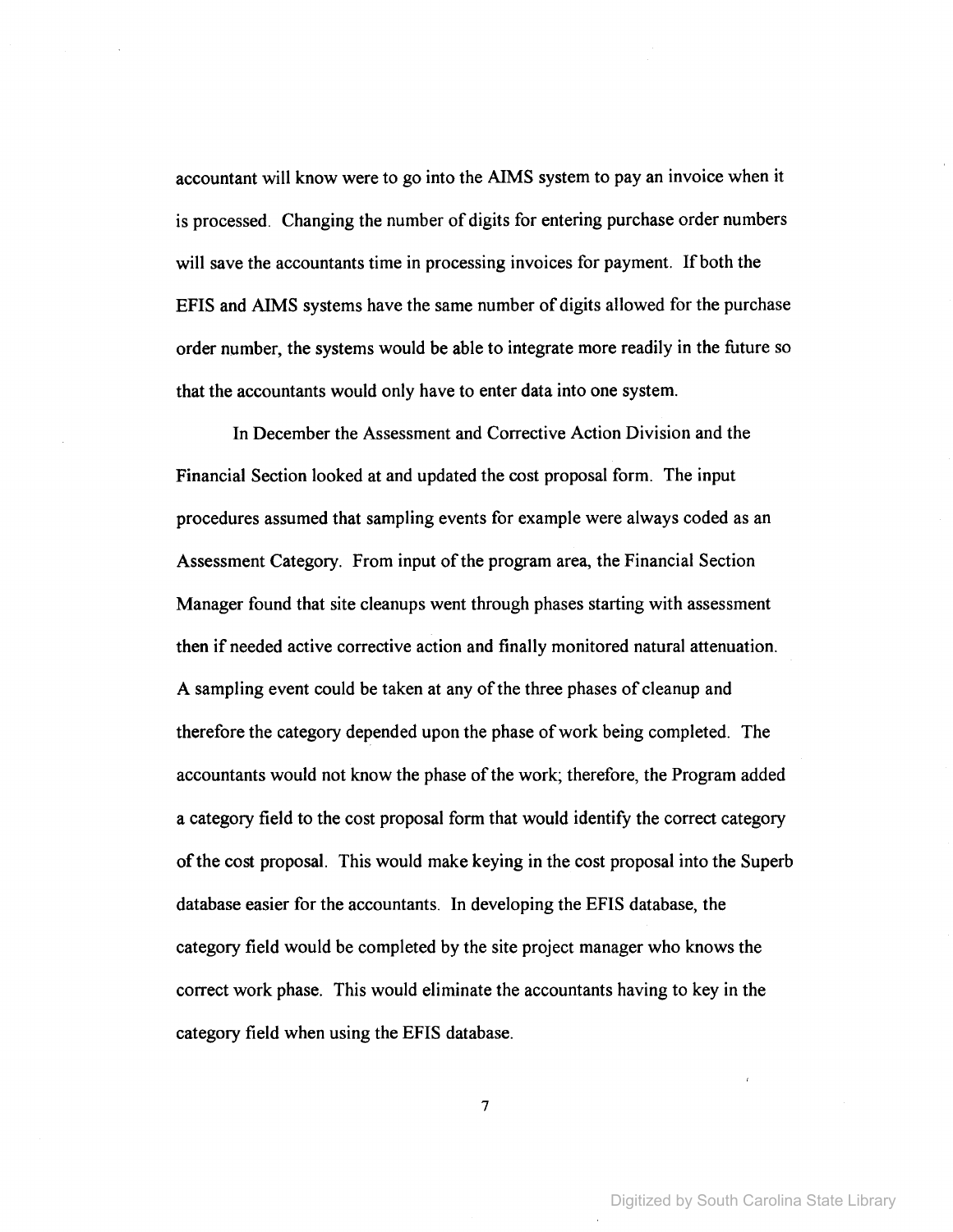The Assessment and Corrective Action Division personnel and the computer programmer's help were solicited in verifying the category coded in the Superb database. During December 2000 the Assessment and Corrective Action Division personnel compared the cost proposals in the Superb database to the information in the GTS database and noted any data that were keyed to the incorrect category. A computer programmer developed a program that enabled the Financial Section Manager to go into the Superb system and change the category of a cost proposal, which would change the category to the corresponding invoices and payments. The EFIS database would allow the Superb data to be changed after the conversion to the EFIS database in case other changes were needed in the future.

Until the EFIS database is ready for the accountants to use, the category field on the cost proposal form will make it easier for the accountants to input the cost proposal to the correct category. The cleanup phases were explained to the accountants and the accountants were trained to look at the category field on the cost proposal form to determine the category to use in the Superb database. The Financial Manager will also review all cost proposals spreadsheets to ensure that they were coded correctly.

#### IMPLEMENTATION PLAN:

The Financial Section Manager developed a time line to help manage the task of improving the payment process (see Appendix C). During November the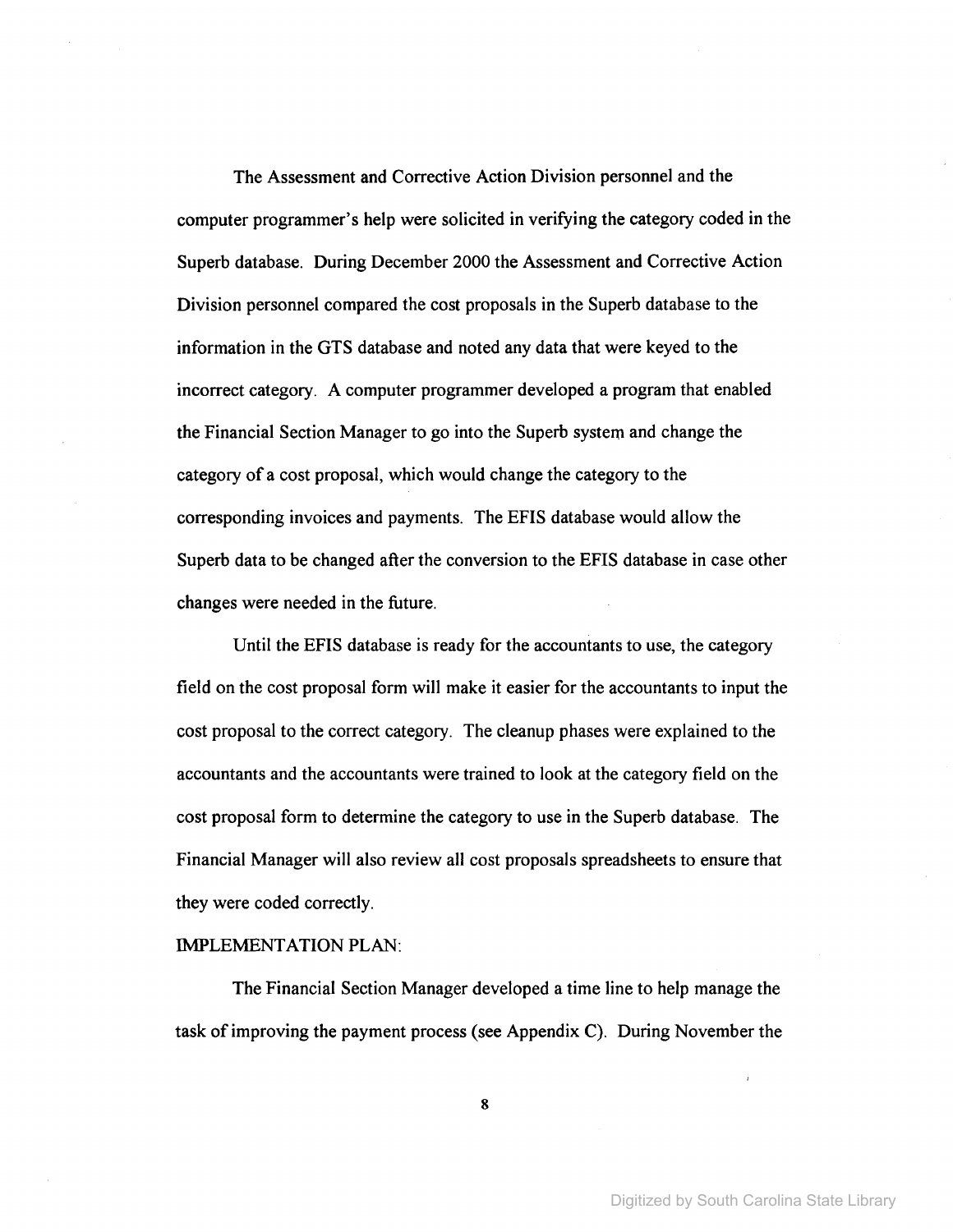Financial Section Manager updated the payment procedures and flowcharts with the input of all of the accountants in the Financial Section. The Assistant Bureau Chief reviewed and approved the payment procedures and flowchart.

During December 2000, the Underground Storage Tank Program staff reviewed the cost proposal form used to pre-approve expenditures for cleanup of underground storage sites. From the input of the accountants and the Assessment and Corrective Action Division, the computer programmers added a category field to the cost proposal form. Having the appropriate category identified for the accountants would help alleviate the guesswork of the accountants as to what category to code the cost proposal. The Financial Section Manager would also sign off on all cost proposals and verify the category input into the database.

The Assessment and Corrective Action Division personnel verified the Superb data during December. Program staff compared the Superb data to the GTS data to ensure that cost proposals and the corresponding invoices and payments were coded to the correct categories. Any corrections needed in the Superb database were made by the Financial Section Manager prior to freezing the Superb database in February. Once the computer programs converted the Superb data to the EFIS database the information could still be changed if needed in the future.

In the Superb database to record a ground water sample for lead for example the accountant had to know which category (Assessment, Active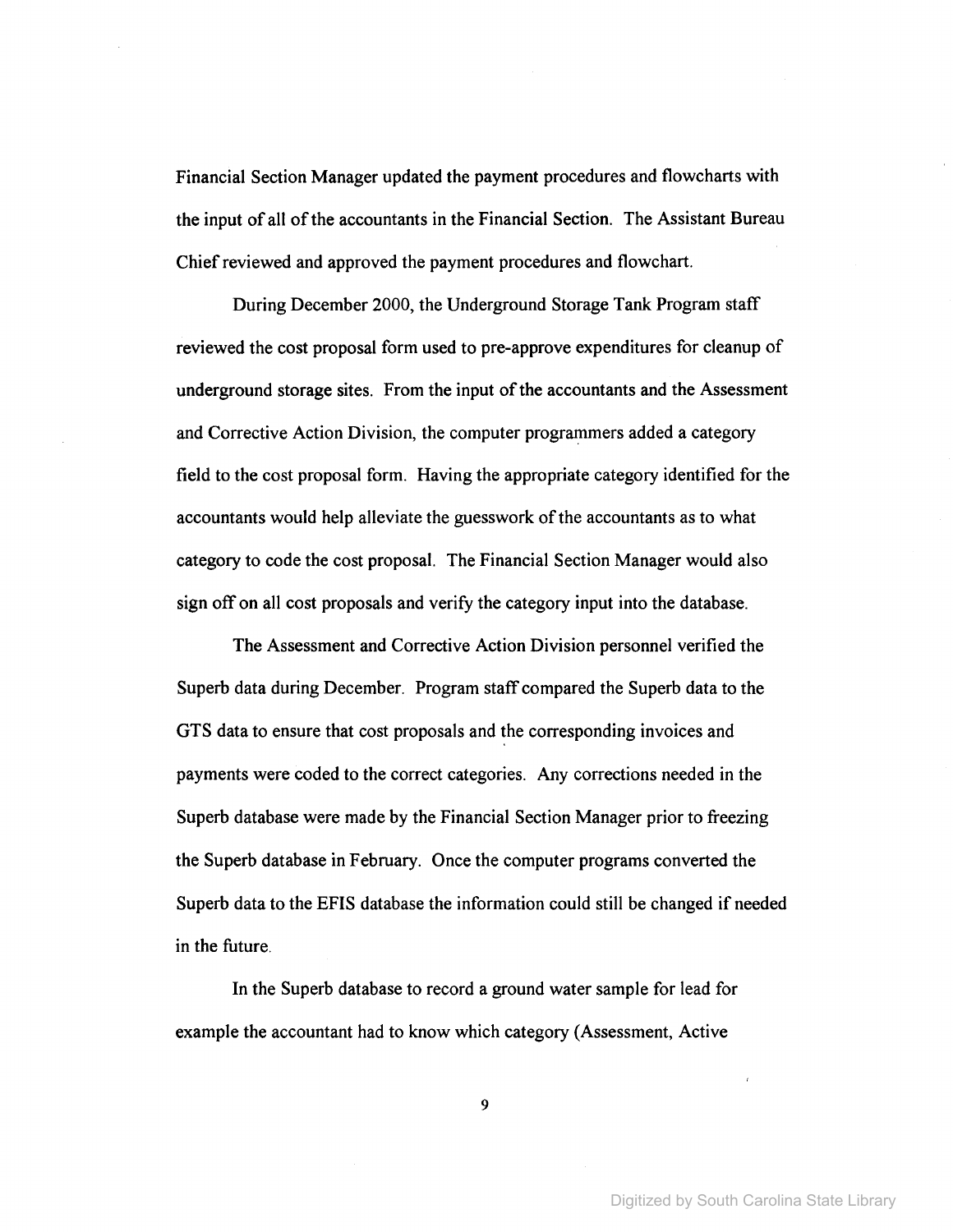Corrective Action or Monitored Natural Attenuation) and choose the corresponding code  $(1, 8 \text{ or } 9)$  that went with the category; if Monitored Natural Attenuation is the category each line also had to have a sub-category code (901) keyed with it and for the Active Corrective Action category the sub-category code (801 through 818) had to be given to the accountant to be keyed into each line of the cost proposal. Then the accountant would key in the line code for lead (G138). In the EFIS database the accountant would only need to key in the line code for lead (110) which correlates with the line item on the cost proposal form. The category and sub-category will already be keyed into the EFIS database from when the Project Manager created the cost proposal. The category will be carried over to all invoices and payments associated with the particular cost proposal number. The keying in of information for the cost proposal and the relating invoices and payments into the EFIS database would require less interpretation and key strokes for the accountants which will reduce the time needed to key in each payment.

The EFIS reports are to be completed by the end of February so that the EFIS system can go live in March. Any delays in completing the reports would extend the time needed to go live on the EFIS system.

As the EFIS database and reports were being developed, new payment procedures for the EFIS system were completed. With the input of the accountants and the computer programmers, new procedures were developed for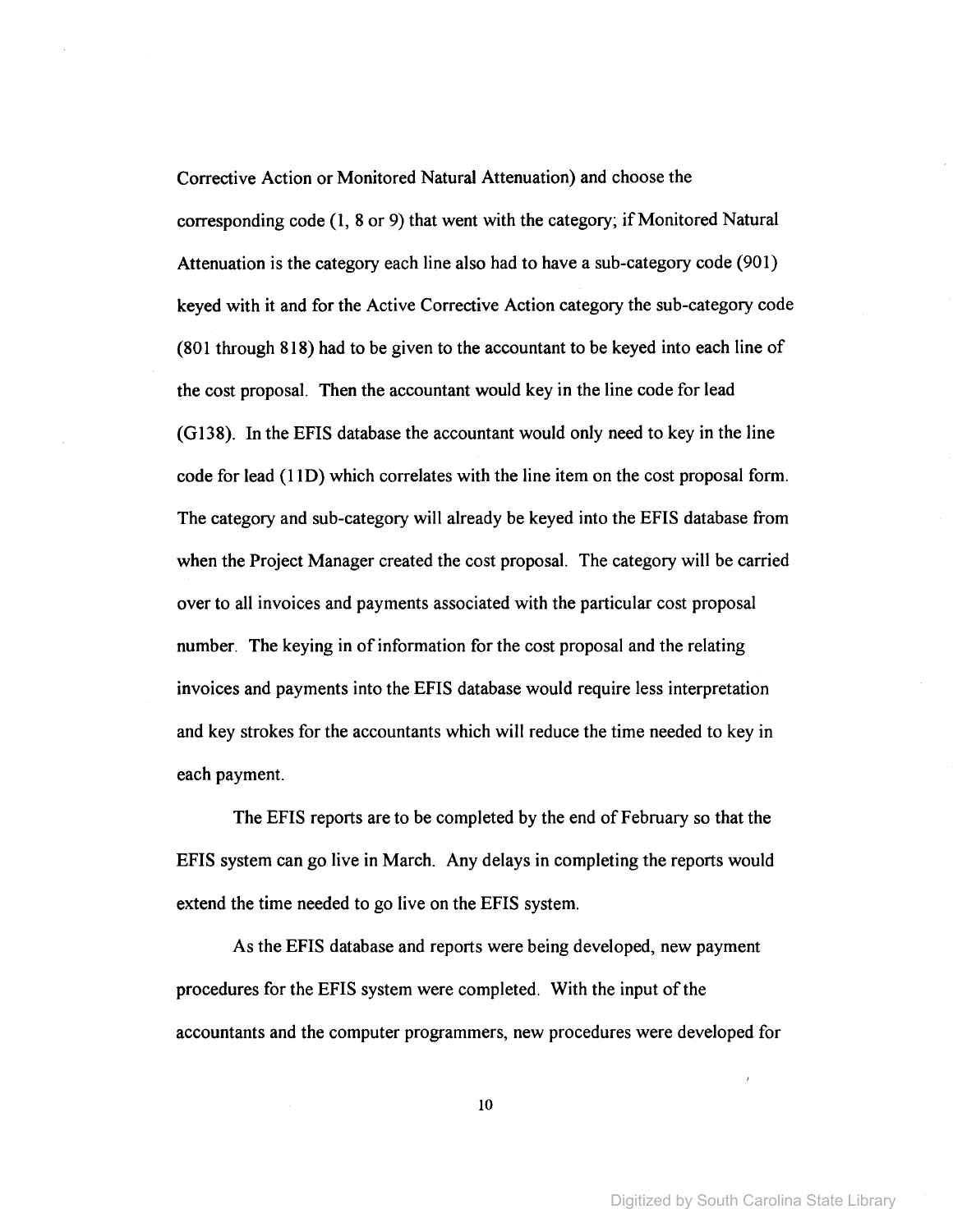the payment process (see Appendix D) during January. The payment procedures were also flowcharted (see Appendix E). The payment procedures and flow chart became part of the Financial Section's Standard Operating Procedures in February 2001. The new payment procedures are more streamlined then the old, but will need to be updated as bugs are worked out of the new system. Also, the accountants' work will be changed somewhat to go along with the new procedures.

Some of the payment procedure changes include two accountants entering invoices into the EFIS system by line item. These two accountants will work closely with the contractors to handle invoicing problems. The project managers will be given an EFIS spreadsheet that compares the line items authorized on the cost proposal to the line items billed on the invoice. This will eliminate the project managers needing to go to the Financial Section to pull the actual invoice to see what the differences are between the cost proposal and invoice. The project manager will be able to note on the EFIS report any invoice items they are denying so that the accountant can process the payment quicker.

Another payment procedure change will include two accounts working with the project managers to authorize addendums to increase the cost proposal and approve payments. These accountants will be required to increase the cost proposal lines items if approved by the project managers before the EFIS system will allow payments over the original cost proposal limits. This will eliminate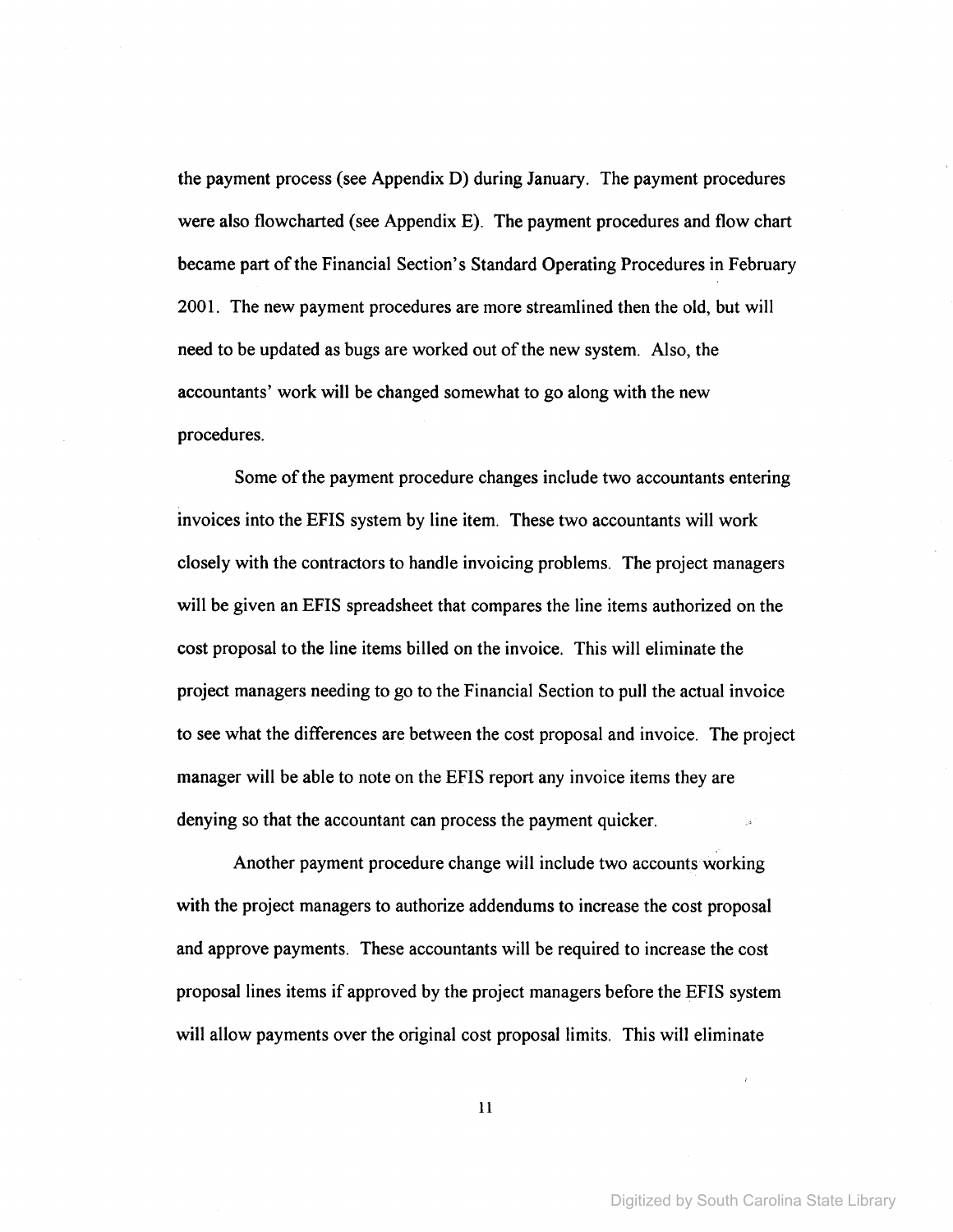audit exceptions for payments being made over the approved cost proposal amounts.

The accountants were trained to use the EFIS system during January and additional training will be given as the need arises. Closer supervision will be needed at the implementation stage of the EFIS database to ensure that the accountants understand the new process. The accountants' input will continually be solicited on the new payment process. The providers will also need training on the payment process. Placing the payment forms on the Agency's website would also be of help to providers as well as training the providers in using the payment forms.

Implementing the changes may cause some slowdown in the payment process. During the first part ofFebruary, the accountants had to input data into both the Superb and EFIS database. During the dual input period, Program personnel compared data in both systems to ensure that no data became lost in the transfer. The accountants kept the EFIS programmers informed of any input problems so that the bugs could be worked out of the system. The dual input caused some work slowdown, but this would end once EFIS went live in March and the accountants become accustomed to the new system.

Another slowdown in the payments process would be working out computer problems. February and March will be the time period for working out bugs in the EFIS system. All of the UST Program personnel will be involved in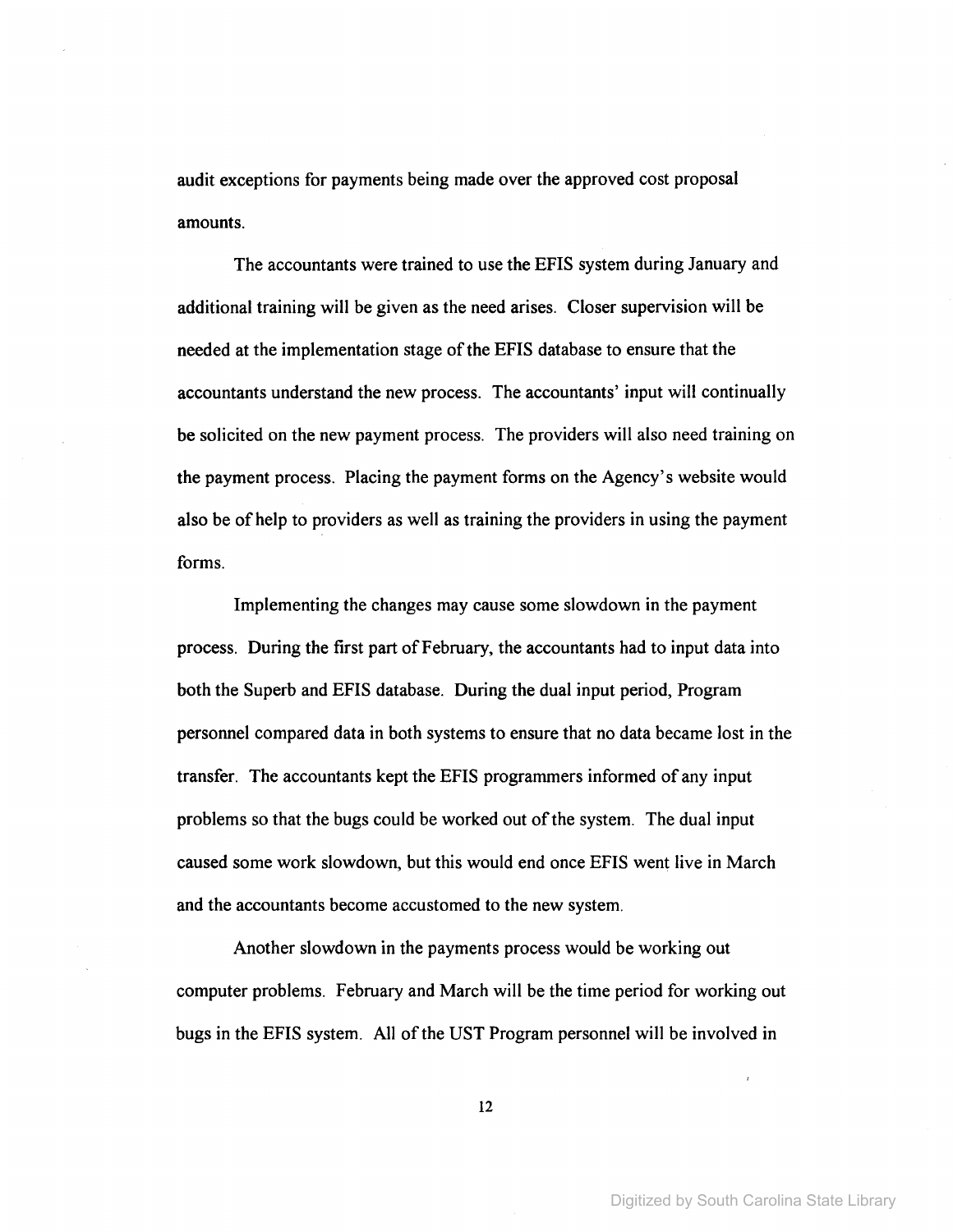validating the EFIS data since it contains program, regulatory and financial information for the UST Program. This will be a time consuming period and may require additional hours of work on personnel and may require some changes to the new system. In the worst case scenario, the UST Program has the Superb database to fall back on until the EFIS database bugs have been worked out so that reporting requirements can still be met. Keeping the payment process going through all of the changes will be a major challenge for the Financial Section. EVALUATION METHOD:

The new payment process will be evaluated during the months of May and June to observe if more payments are being processed on a daily bases. The accountants will complete a time study in May to compare with the time studies completed in December and January to see if the amount of time spent processing payments has changed and to verify that the new procedures are allowing more invoices to be processed in the same amount of time. Workloads and workflow will also be evaluated to see if changes needed to be made as to which accountant does what part of the payment process. The work will also be flow charted again to see if changes need to be made to the system. The accountants and programmers input will be solicited to evaluate the payment process.

In July, recommendations for improvement from the accountants will be looked at and implemented into the payment process. The programmers may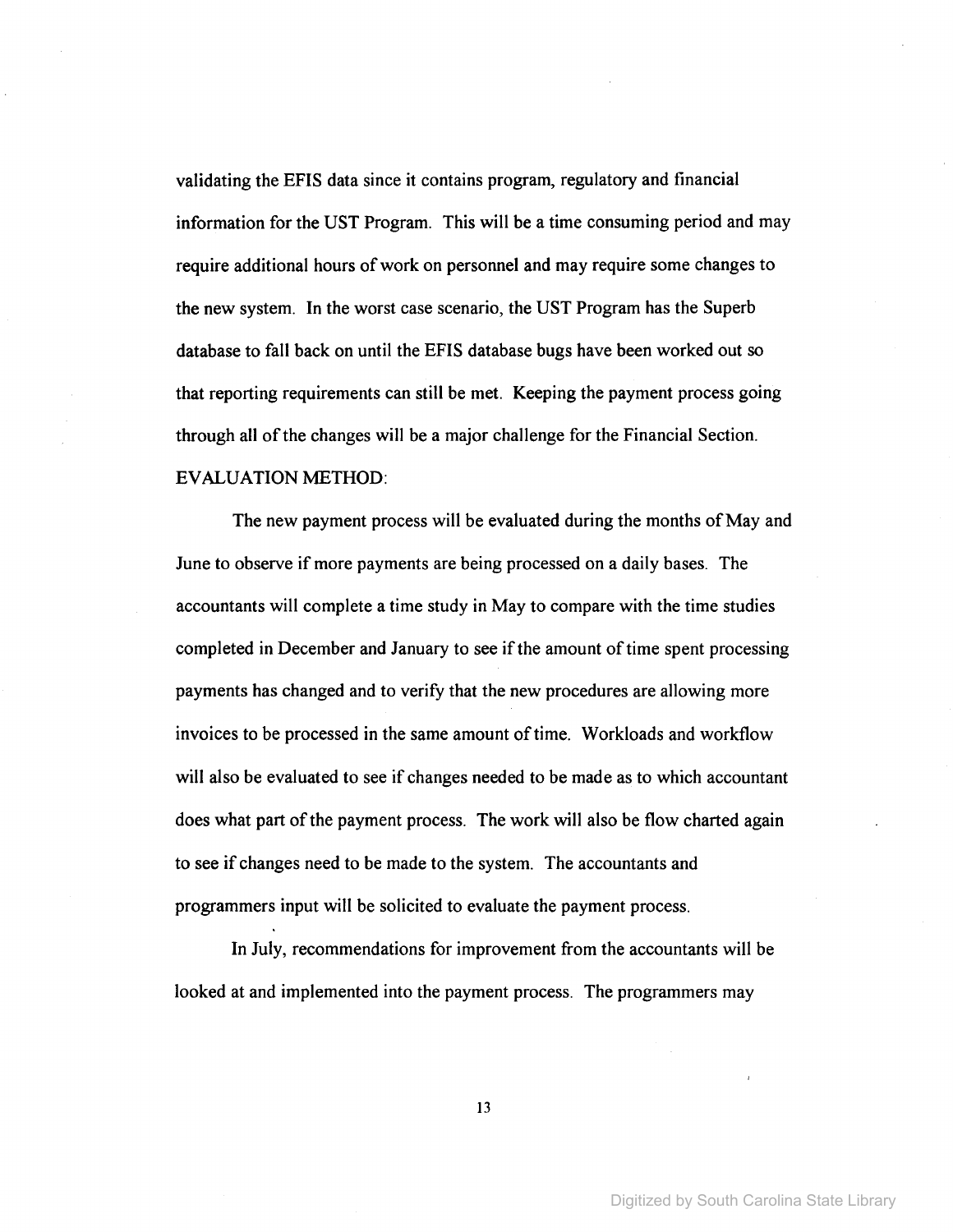need to make some adjustments to the EFIS system if needed to make the payment process run more smoothly.

Several data will be collected from December through July to use as a comparison of the new payment process to see if more payments are being completed each day. The number of invoices received in the Financial Section each day, the number of invoices left in the Financial Section each day, the number of hours worked by each accountant each day will be collected and studied. Keeping track of the hours worked to the number of invoices completed will help determine if any increase in invoices processed has been caused by the new process or just related to hours worked. It is hoped that a correlation will be shown that more invoices are processed in the new payment process system then the old system and not just by the number of hours worked by each accountant. Reducing the amount of time needed to key information into the database should increase the number of invoices completed each day. The number of invoices processed by the Financial Section will be measured throughout the process.

If the number of invoices does not increase by July, the payment process will be looked at once again for other causes to the problem. These causes will be evaluated and changes will be made to the payment process to reduce or eliminate the causes. Even if the numbers of payments increase by July, the process will be looked at for ways to improve it further. The accountants, Assessment and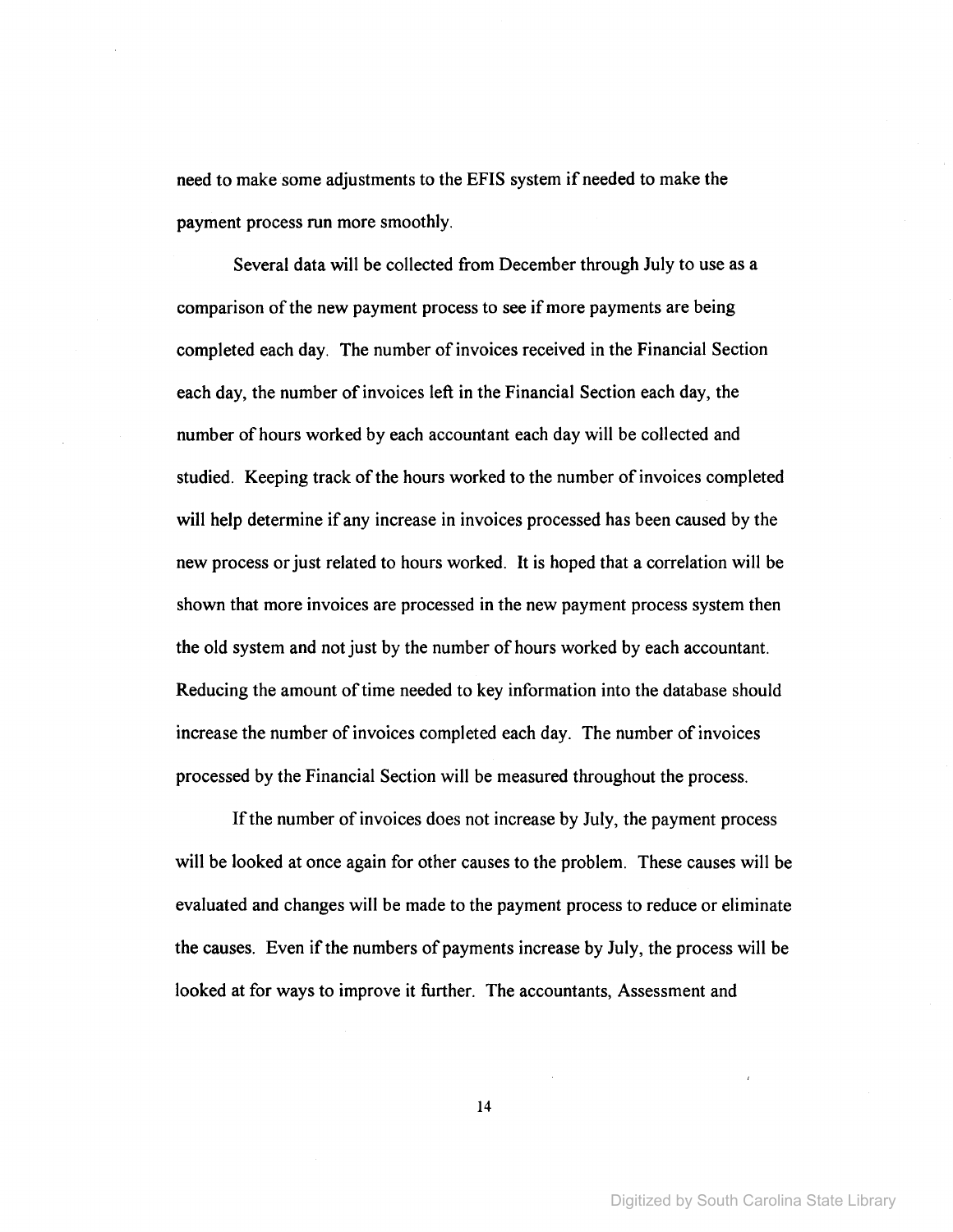Corrective Action Division as well as the providers' input will be used to make for an even better payment process system for years to come.

Digitized by South Carolina State Library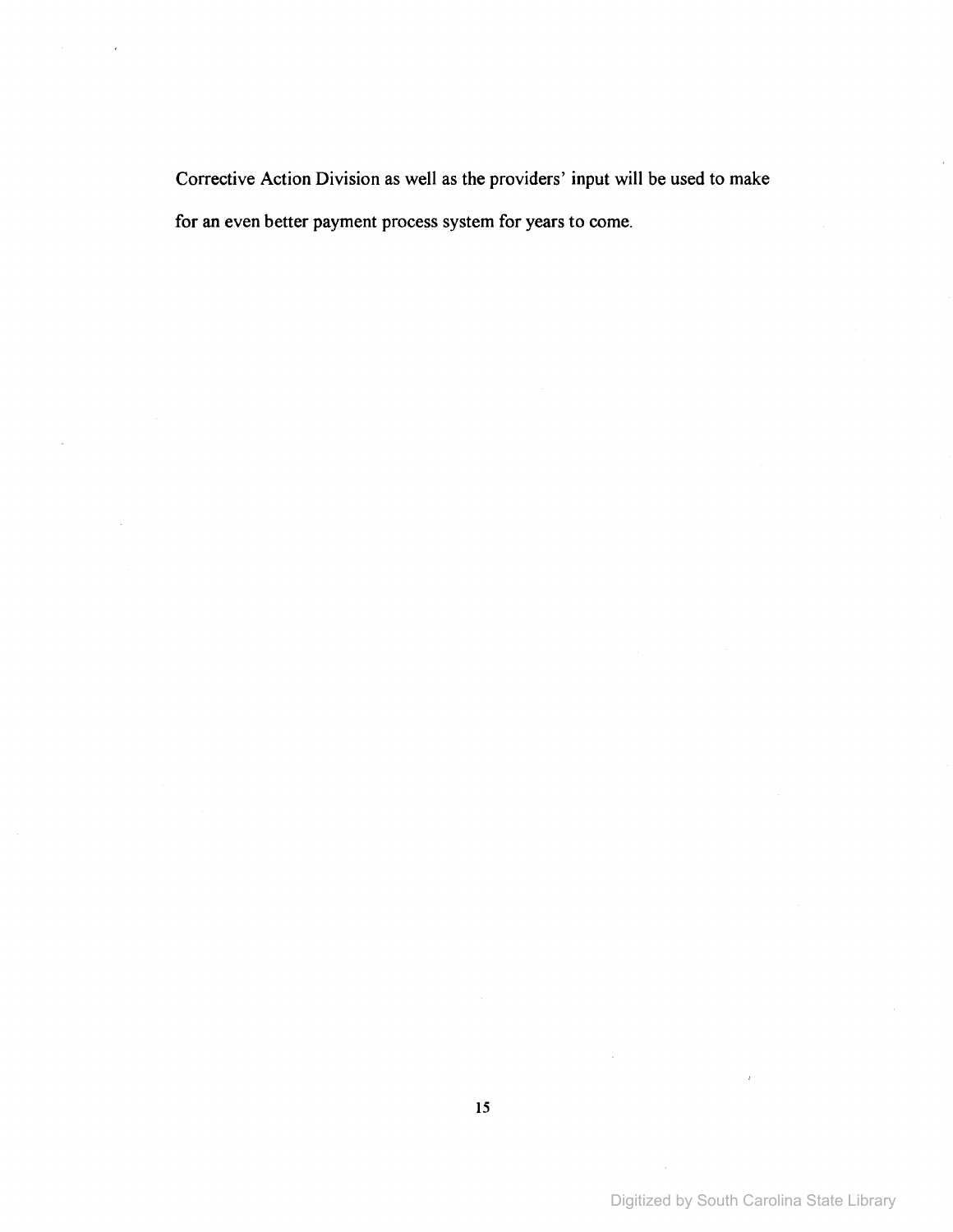## APPENDIX A

## UNDERGROUND STORAGE TANK PROGRAM

## **PAYMENT ANALYSIS**

| Month            |               | # Of Payments |
|------------------|---------------|---------------|
| September 1999   |               | 232           |
| October 1999     |               | 176           |
| November 1999    |               | 193           |
| December 1999    |               | 192           |
| January 2000     |               | 208           |
| February 2000    |               | 278           |
| March 2000       |               | 290           |
| April 2000       |               | 232           |
| May 2000         |               | 313           |
| June 2000*       |               | 433           |
| <b>July 2000</b> |               | 283           |
| August 2000      |               | 287           |
|                  | Total         | 3,177         |
|                  | Daily Average | 13            |

\*Due to the State's year-end closeout, payments made during the first part of July are recorded in June, which causes the June numbers to be inflated and the July numbers to be reduced.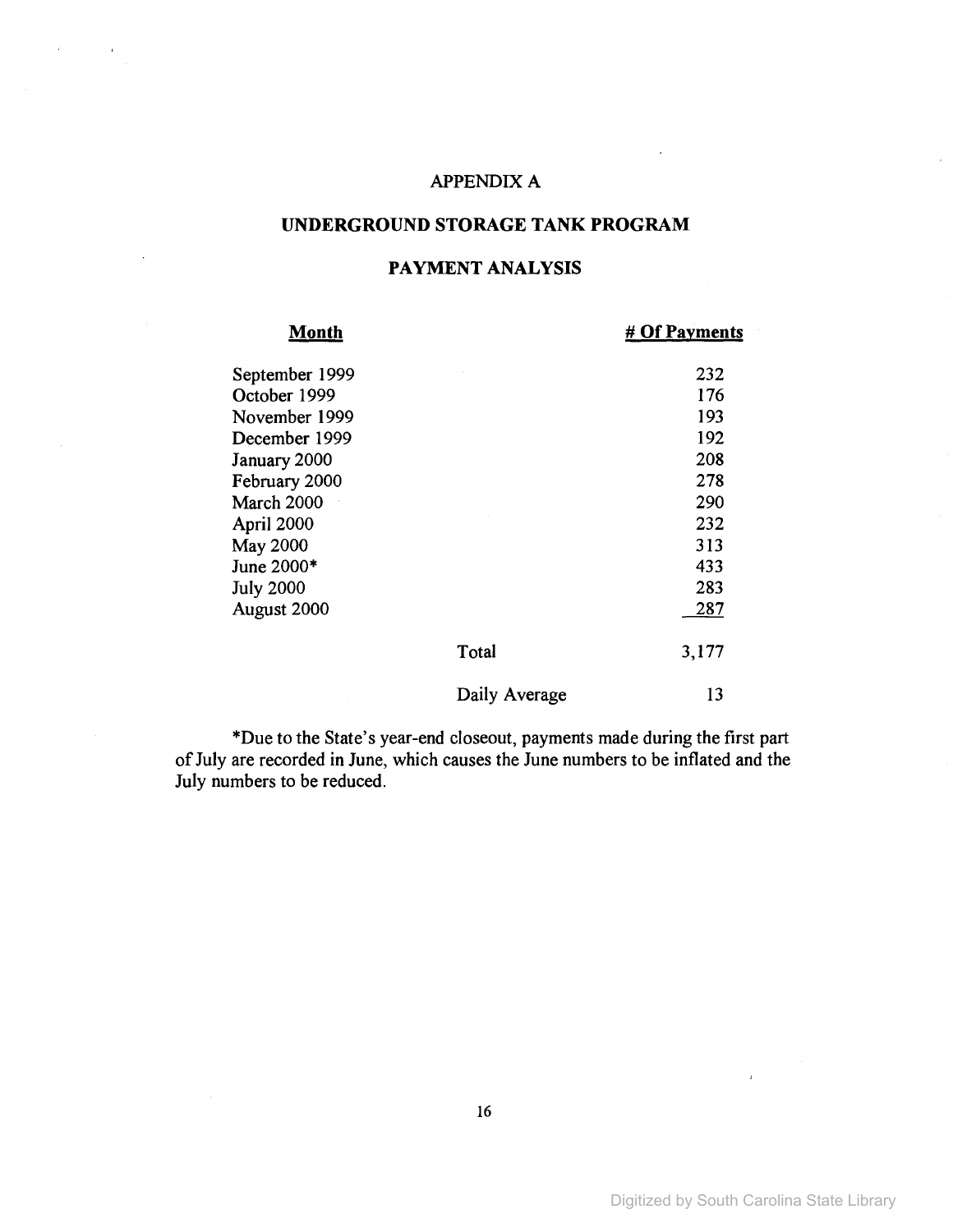## **APPENDIX B**

 $\mathcal{L}^{\pm}$ 

 $\mathcal{L}^{\text{max}}_{\text{max}}$ 

## COST AGREEMENT TASKS

|                                     | <b>Cost Agreement Form</b>                   | Superb           | <b>FIS</b> |  |  |  |  |  |  |  |  |  |
|-------------------------------------|----------------------------------------------|------------------|------------|--|--|--|--|--|--|--|--|--|
|                                     | <b>ITEM</b>                                  | Database         | Database   |  |  |  |  |  |  |  |  |  |
|                                     |                                              |                  |            |  |  |  |  |  |  |  |  |  |
| A<br>1                              | <b>Plan Preparation</b>                      | A125             | 01A        |  |  |  |  |  |  |  |  |  |
| $\, {\bf B}$<br>1                   | <b>Tax Maps</b>                              | A128             | 01B        |  |  |  |  |  |  |  |  |  |
| $\boldsymbol{2}$                    | <b>Receptor Survey</b>                       | H116             | 02         |  |  |  |  |  |  |  |  |  |
| 3                                   | <b>Comprehensive Survey</b>                  | H117             | 03         |  |  |  |  |  |  |  |  |  |
| 4<br>A                              | Mob/Demob Equipment                          | F122             | 04A        |  |  |  |  |  |  |  |  |  |
| $\bf{B}$<br>$\overline{\mathbf{4}}$ | Mob/Demob Personnel                          | F <sub>123</sub> | 04B        |  |  |  |  |  |  |  |  |  |
| 5                                   | Soil Borings (hand auger)                    | F113             | 05         |  |  |  |  |  |  |  |  |  |
| 6                                   | Soil Borings (drilled)                       | F114             | 06         |  |  |  |  |  |  |  |  |  |
| 7                                   | Soil Leachability Model                      | A120             | 07         |  |  |  |  |  |  |  |  |  |
| 8                                   | F117<br>Abandonment                          |                  |            |  |  |  |  |  |  |  |  |  |
| 9<br>A                              | Water Table (hand auger)                     | F118             | 09A        |  |  |  |  |  |  |  |  |  |
| 9<br>B                              | Water Table (drilled)                        | F119             | 09B        |  |  |  |  |  |  |  |  |  |
| $\mathbf C$<br>9                    | Telescopting                                 | F120             | 09C        |  |  |  |  |  |  |  |  |  |
| $9$ D                               | <b>Rock Drilling</b>                         | F121             | 09D        |  |  |  |  |  |  |  |  |  |
| 10                                  | Ground-water sample collection               | H122             | 10         |  |  |  |  |  |  |  |  |  |
| 11A                                 | BTEX+Napth.+MTBE                             | G134             | 11A        |  |  |  |  |  |  |  |  |  |
| 11B                                 | BTEX+Napth+MTBE Trimethylbenzene             | G147             | 11B        |  |  |  |  |  |  |  |  |  |
| 11 <sub>C</sub>                     | PAH's                                        | G136             | 11C        |  |  |  |  |  |  |  |  |  |
| 11D                                 | Lead                                         | G138             | 11D        |  |  |  |  |  |  |  |  |  |
| 11E                                 | <b>EDB</b>                                   | G139             | 11E        |  |  |  |  |  |  |  |  |  |
| 11F                                 | 8 RCRA Metals                                | G140             | 11F        |  |  |  |  |  |  |  |  |  |
| 11 <sub>G</sub>                     | THP (9070)                                   | G142             | 11G        |  |  |  |  |  |  |  |  |  |
| 11H                                 | pH                                           | G126             | 11H        |  |  |  |  |  |  |  |  |  |
| 11 I                                | <b>BOD</b>                                   | G124             | <b>11I</b> |  |  |  |  |  |  |  |  |  |
| 11J                                 | Nitrate                                      | G148             | 11J        |  |  |  |  |  |  |  |  |  |
| 11K                                 | Sulfate                                      | G149             | 11K        |  |  |  |  |  |  |  |  |  |
| 11L                                 | Ferrous Iron                                 | G150             | 11L        |  |  |  |  |  |  |  |  |  |
| 11M                                 | Methane                                      | G151             | 11M        |  |  |  |  |  |  |  |  |  |
| 11 <sub>N</sub>                     | Organic Lead                                 | G153             | 11N        |  |  |  |  |  |  |  |  |  |
| 11 <sub>O</sub>                     | Analysis - Soil BTEX+Napth.                  | G135             | 11O        |  |  |  |  |  |  |  |  |  |
| 11P                                 | PAH's                                        | G137             | 11P        |  |  |  |  |  |  |  |  |  |
| 11Q                                 | 8 RCRA Metals                                | G141             | 11Q        |  |  |  |  |  |  |  |  |  |
| 11R                                 | TPH (9071)                                   | G143             | 11R        |  |  |  |  |  |  |  |  |  |
| 11S                                 | TPH (3550)                                   | G144             | 11S        |  |  |  |  |  |  |  |  |  |
| 11T                                 | TPH (5035)                                   | G147             | 11T        |  |  |  |  |  |  |  |  |  |
| 11 U                                | Grain size/hydrometer                        | G145             | 11U        |  |  |  |  |  |  |  |  |  |
| 11 V                                | Total Organic Carbon                         | G146             | 11V        |  |  |  |  |  |  |  |  |  |
| 12A                                 | <b>Aquifer Characterization Pumping Test</b> | H <sub>109</sub> | 12A        |  |  |  |  |  |  |  |  |  |
| 12B                                 | <b>Slug Test</b>                             | H108             | 12B        |  |  |  |  |  |  |  |  |  |
| 13                                  | Free Product Recovery Rate Test              | H110             | 13         |  |  |  |  |  |  |  |  |  |
| 14 A                                | <b>Mathematical Model</b>                    | A121             | 14A        |  |  |  |  |  |  |  |  |  |
| 14B                                 | <b>Computer Model</b>                        | A122             | 14B        |  |  |  |  |  |  |  |  |  |
| 15 A                                | Tier I                                       | A126             | 15A        |  |  |  |  |  |  |  |  |  |
| 15B                                 | Tier II                                      | A127             | 15B        |  |  |  |  |  |  |  |  |  |
|                                     |                                              | H118             | 16         |  |  |  |  |  |  |  |  |  |
| 16                                  | <b>Subsequent Survey</b>                     |                  | 17A1       |  |  |  |  |  |  |  |  |  |
| 17 A1                               | Disposal Wastewater Purging/Sampling         | H111<br>H112     | 17A2       |  |  |  |  |  |  |  |  |  |
| 17 A <sub>2</sub>                   | <b>Pumping Test</b><br><b>Free Product</b>   | H113             | 17B        |  |  |  |  |  |  |  |  |  |
| 17B<br>17 C                         |                                              | H115             | 17C        |  |  |  |  |  |  |  |  |  |
|                                     | Soil (Treatment/Disposal)                    |                  | 18         |  |  |  |  |  |  |  |  |  |
| 18                                  | Miscellaneous                                | A123             |            |  |  |  |  |  |  |  |  |  |
| 19                                  | Report/Project Management & Coord.           | A124             | 19         |  |  |  |  |  |  |  |  |  |

 $\bar{z}$ 

 $\sim$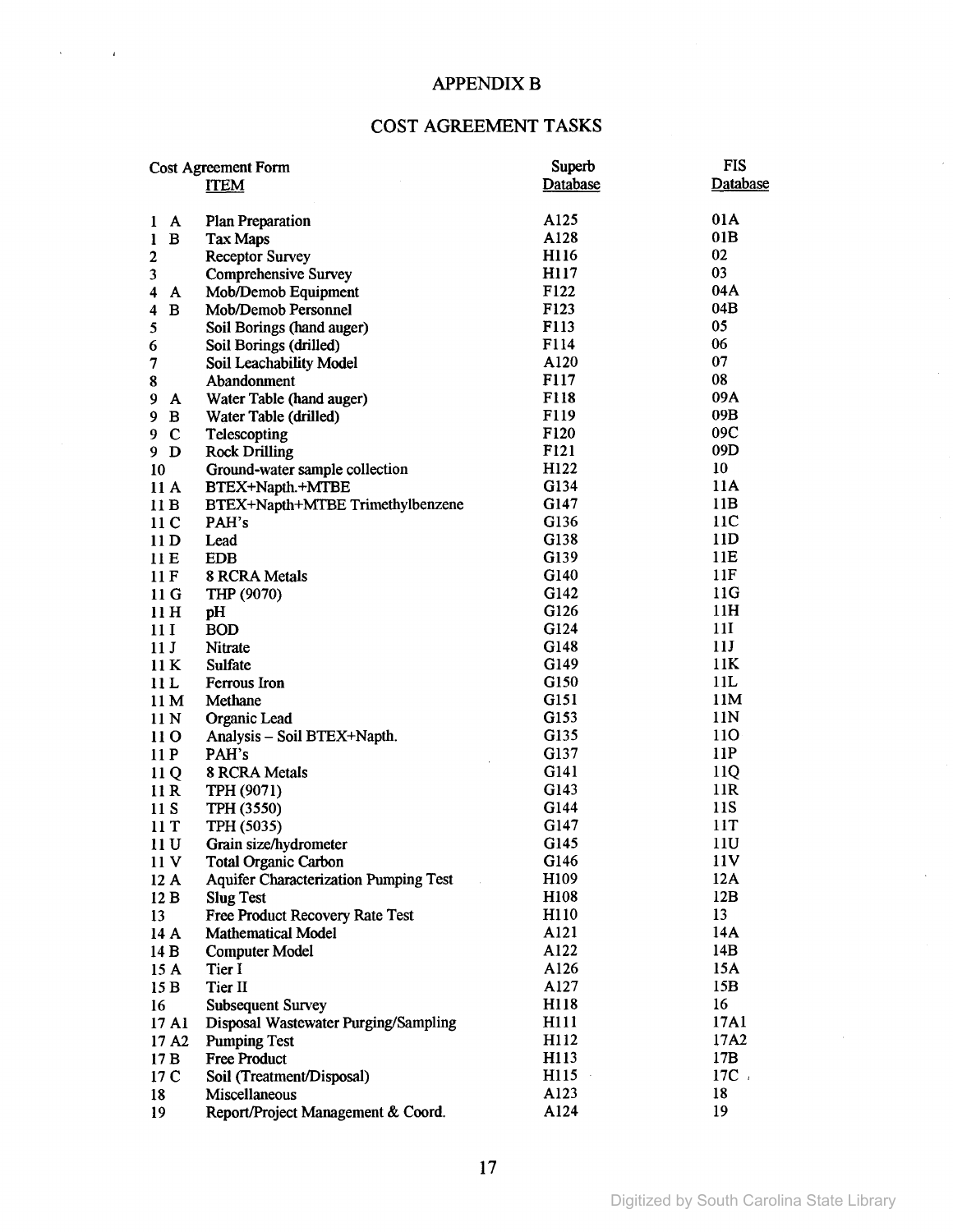## **APPENDIX C**

| <b>NOV</b> | <b>DEC</b> | <b>JAN</b> | <b>FEB</b> | <b>MAR</b> | <b>APR</b> | <b>MAY</b> | <b>JUN</b> | <b>JUL</b> | <b>TASK</b>                            | <b>RESPONSIBLE</b>                                             | <b>TOOLS</b>                            |
|------------|------------|------------|------------|------------|------------|------------|------------|------------|----------------------------------------|----------------------------------------------------------------|-----------------------------------------|
| 00         | 00         | 01         | 01         | 01         | 01         | 01         | 01         | 01         |                                        |                                                                |                                         |
|            |            |            |            |            |            |            |            |            | <b>Update Payment Procedures</b>       | <b>Financial Section Mgr.</b>                                  | <b>Flow Chart</b><br><b>Observation</b> |
|            |            |            |            |            |            |            |            |            | <b>Review CP Form</b>                  | Financial Section Mgr.<br>Asmt. & Cor. Director                | Observation                             |
|            |            |            |            |            |            |            |            |            | Verify Superb data to GTS              | <b>Project Managers</b>                                        | Reports                                 |
|            |            |            |            |            |            |            |            |            | Correct Superb data                    | Financial Section Mgr.                                         | Reports                                 |
|            |            |            |            |            |            |            |            |            | Develop EFIS database & reports        | Programmers<br>Financial Section Mgr.<br>Asmt. & Cor. Director | <b>Flow Chart</b><br><b>Reports</b>     |
|            |            |            |            |            |            |            |            |            | <b>Develop EFIS Payment Procedures</b> | Financial Section Mgr.                                         | <b>Flow Chart</b>                       |
|            |            |            |            |            |            |            |            |            | Train accountants in EFIS input        | <b>Programmers</b><br>Financial Section Mgr.                   | Observation<br>Interaction              |
|            |            |            |            |            |            |            |            |            | Dual systems - Superb $&EFIS$          | <b>Financial Section Mgr.</b>                                  | Reports                                 |
|            |            |            |            |            |            |            |            |            | Live on EFIS database                  | Financial Section Mgr.                                         | Reports                                 |
|            |            |            |            |            |            |            |            |            | Work out bugs in EFIS                  | Programmers<br>Financial Section Mgr.                          | Validate data                           |
|            |            |            |            |            |            |            |            |            | <b>Evaluation of Payment Process</b>   | Financial Section Mgr.                                         | <b>Flow Chart</b><br>Observation        |
|            |            |            |            |            |            |            |            |            |                                        |                                                                |                                         |

## **IMPROVING THE PAYMENT PROCESS**

 $\sim$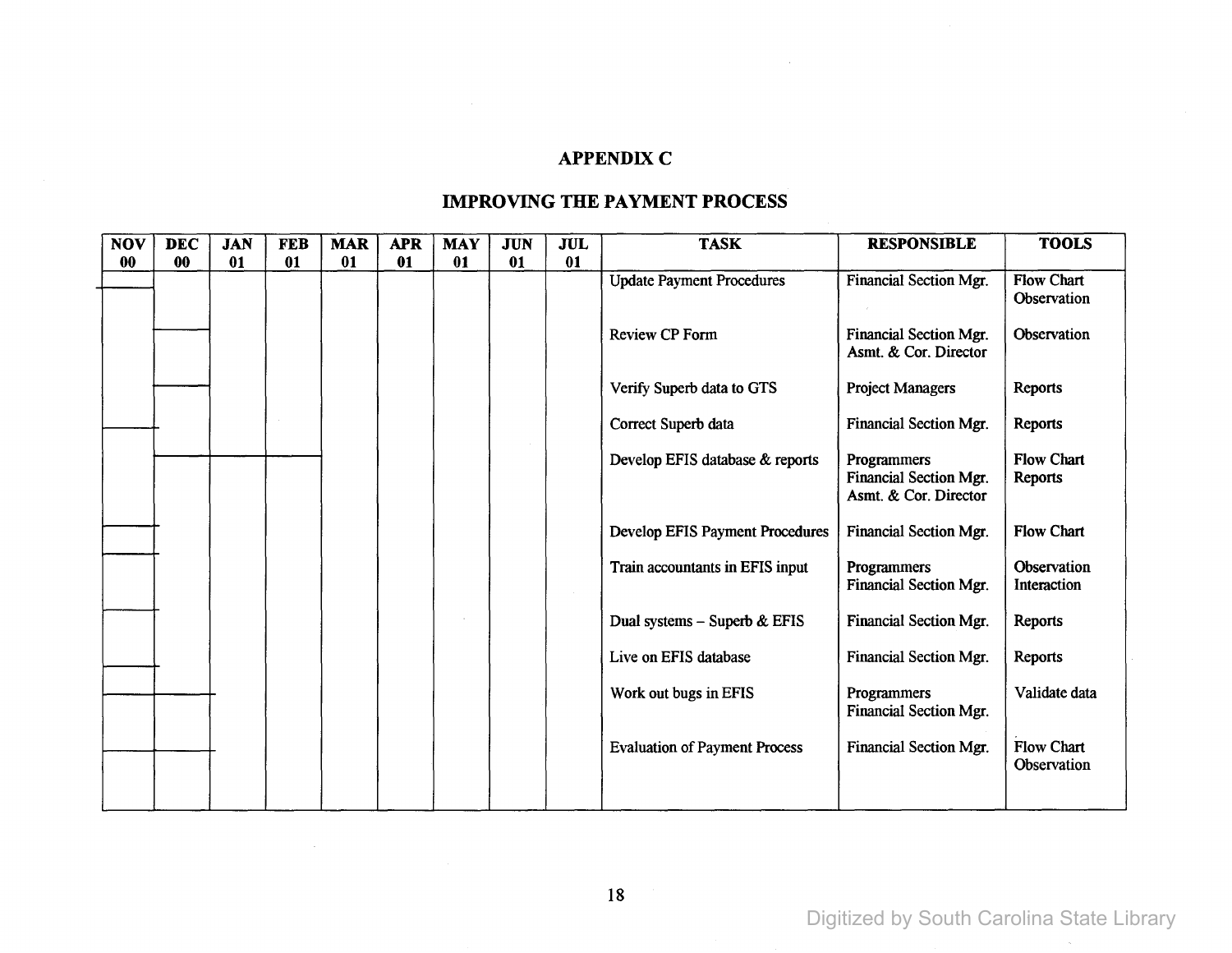| <b>NOV</b> | <b>DEC</b> | <b>JAN</b> | <b>FEB</b> | <b>MAR</b> | <b>APR</b> | <b>MAY</b> | <b>JUN</b> | <b>JUL</b> | <b>TASK</b>                                                 | <b>RESPONSIBLE</b>            | <b>TOOLS</b>                     |
|------------|------------|------------|------------|------------|------------|------------|------------|------------|-------------------------------------------------------------|-------------------------------|----------------------------------|
| 00         | 00         | 01         | 01         | 01         | 01         | 01         | 01         | 01         |                                                             |                               |                                  |
|            |            |            |            |            |            |            |            |            | Make recommendations for<br>improvement                     | <b>Financial Section Mgr.</b> | Observation<br><b>Flow Chart</b> |
|            |            |            |            |            |            |            |            |            | # of invoices received in the<br><b>Financial Section</b>   | <b>Financial Section Mgr.</b> | Data collection                  |
|            |            |            |            |            |            |            |            |            | # of invoices processed per day in<br>the Financial Section | Financial Section Mgr.        | Data collection                  |
|            |            |            |            |            |            |            |            |            | Hours worked by each accountant<br>per day                  | Financial Section Mgr.        | Data collection                  |
|            |            |            |            |            |            |            |            |            | Time Studies completed by each<br>accountant                | Financial Section Mgr.        | Data collection                  |

 $\sim$ 

 $\bullet$ 

 $\bar{\mathbf{z}}$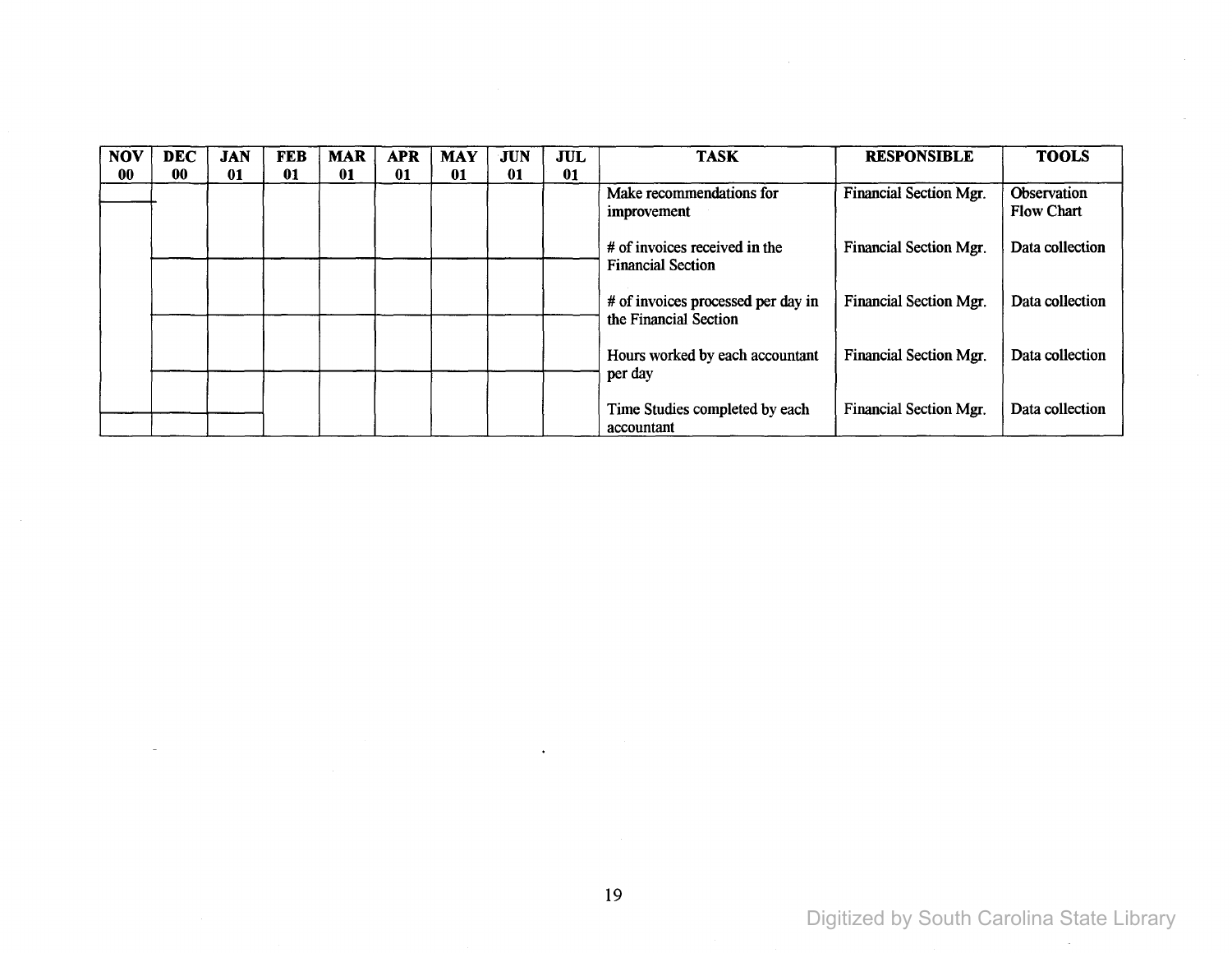#### APPENDIXD

### **PAYMENT PROCESS (February 2001)**

1. The Project Manager (PM) creates a new cost proposal in the EFIS database, which includes the site number and category of the cost proposal. Categories are dependent on the status of the site cleanup and start with Assessment, then if needed, Active Corrective Action and finally Monitored Natural Attenuation. The EFIS system assigns a cost proposal number to the action. The PM completes the cost proposal form, signs the form and gets an approving signature from the Section Manager. The letter to the provider is attached to the cost proposal form and forward to the Financial Section. New contractors need to have a W-9 form completed and submitted with the cost proposal to the Financial Section.

2. The Cost Proposal Accountant enters the data on the cost proposal form into the EFIS database. The EFIS database contains the allowable rates so that the accountant does not have to verify these amounts. The Cost Proposal Accountant prints out two copies of the cost proposal spreadsheets. The Cost Proposal Accountant reviews the PM's letter to the provider for accuracy. If there are corrections needed to the letter, the Cost Proposal Accountant returns the cost proposal and letter to the PM for correction.

3. The Invoicing Accountant encumbers the liability in the AIMS system and writes the generated AIMS Purchase Order Number (PO#) on the cost proposal document. The Invoicing Proposal Accountant enters the PO# and line item number into the EFIS database. The packet is forward to the Budget Accountant for approval.

4. The Budget Accountant or the Financial Section Manager approves and reserves the funds in the AIMS system then forwards the complete packet to the Administrative Section. The Budget Accountant and the Financial Section Manager are the only ones authorized to approve and reserve funds to ensure the compliance with State Procurement and Accounting regulations on separation of duties.

5. The Administrative Staff makes the appropriate copies of the cost proposal packet, mails the original and files the documents in the financial files.

6. When the Administrative Staffreceives invoices for payments against the cost proposals, they date stamp the invoice in and give them to the Invoicing Accountants.

7. The Invoicing Accountants check the invoice and accompanying backup for completeness.

--If the invoice is incomplete, then go to step 8.

--If the invoice is complete, then go to step 9.

8. The Invoicing Accountants place the invoice on "Hold" in the EFIS database. The Invoicing Accountants then either telephones the provider for the additional information or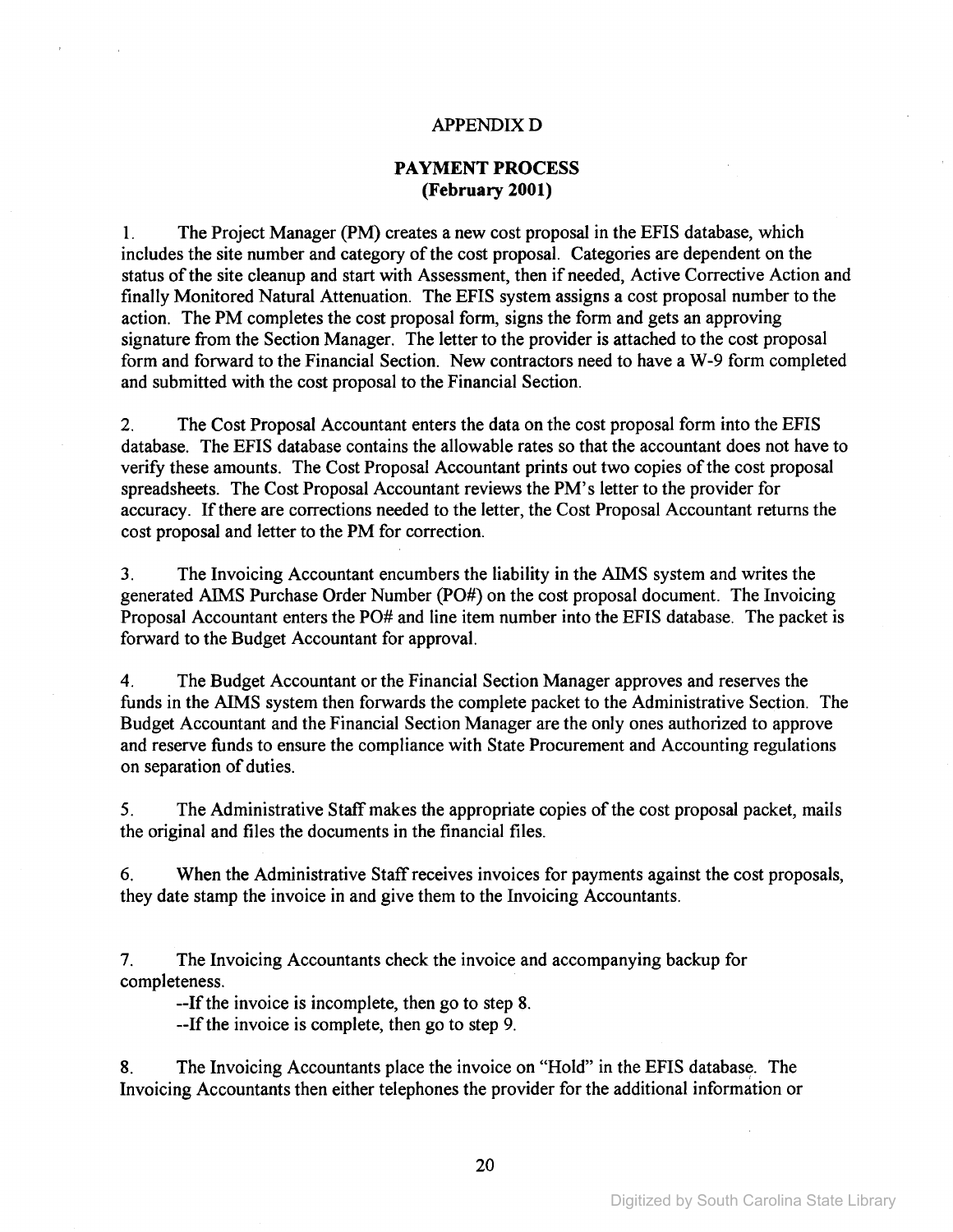highlights the required information (signatures, copies of canceled checks) and returns the invoice to the provider. Upon receipt of the additional information, the invoice is processed. Go to step 9.

9. The Invoicing Accountant checks the EFIS database to ensure that the tank fees have been paid on the site.

--If the tank fees have not been paid, go to step 10.

--If the tank fees have been paid, go to step 11.

10. The Invoicing Accountant puts the invoice on "Hold" in the EFIS database and notifies the Enforcement Division. If the fees do not get paid within 45 days, the invoice is taken off hold and returned to the provider. If the fees do get paid, then go to step 11.

11. The Invoicing Accountant enters the invoice into the EFIS database as a draft. For line items that are invoiced at higher amounts or rates then the cost proposal, the Invoicing Accountant shows these lines and not approved in the EFIS database. For lines that are at or below the amounts and rates on the cost proposal, the Invoicing Accountant shows these lines as approved in the EFIS database. The Invoicing Accountant prints out a cost proposal spreadsheet which shows what was requested on the cost proposal, what was invoiced for and variances. The Invoicing Accountant sends the cost proposal spreadsheet to the PM for approval.

12. The PM reviews the cost proposal spreadsheet. The PM looks at any additional work invoiced for and checks records to see if the provider had prior approval to do the work.

--If the PM approved the additional work by the provider, then go to step 13.

--Ifthe PM did not approve the additional work or there are not changes to the cost proposal then go to line 14.

13. The PM submits the cost proposal changes to the Payee Accountant to add to the EFIS database.

14. The Payee Accountant pays the invoice in the EFIS database, prepares a letter to the provider and gives the packet to the Financial Section Manager.

15. The Financial Section Manager reviews the invoice packet, signs the letter and determines the method of payment as either a Standard PO or Planned PO (planned PO is used when you want to specify delivery information and details for goods or services to be purchased over a period of time). The Financial Section Manager verifies the analytical codes that the Bureau ofFinance provides, and ensures that funds are adequate in the AIMS system. The Financial Section Manager writes the PO number and line number of the invoice and returns the packet to the Payee Accountant.

16. The Payee Accountant goes into the AIMS system and marks standard PO's as received and releases the funds for Planned PO's and informs the Financial Section Manager when this is completed. Note: The Budget Accountant and the Financial Section Manager are not authorized to do receipting to ensure compliance with State Procurement and Accounting regulations on separation of duties.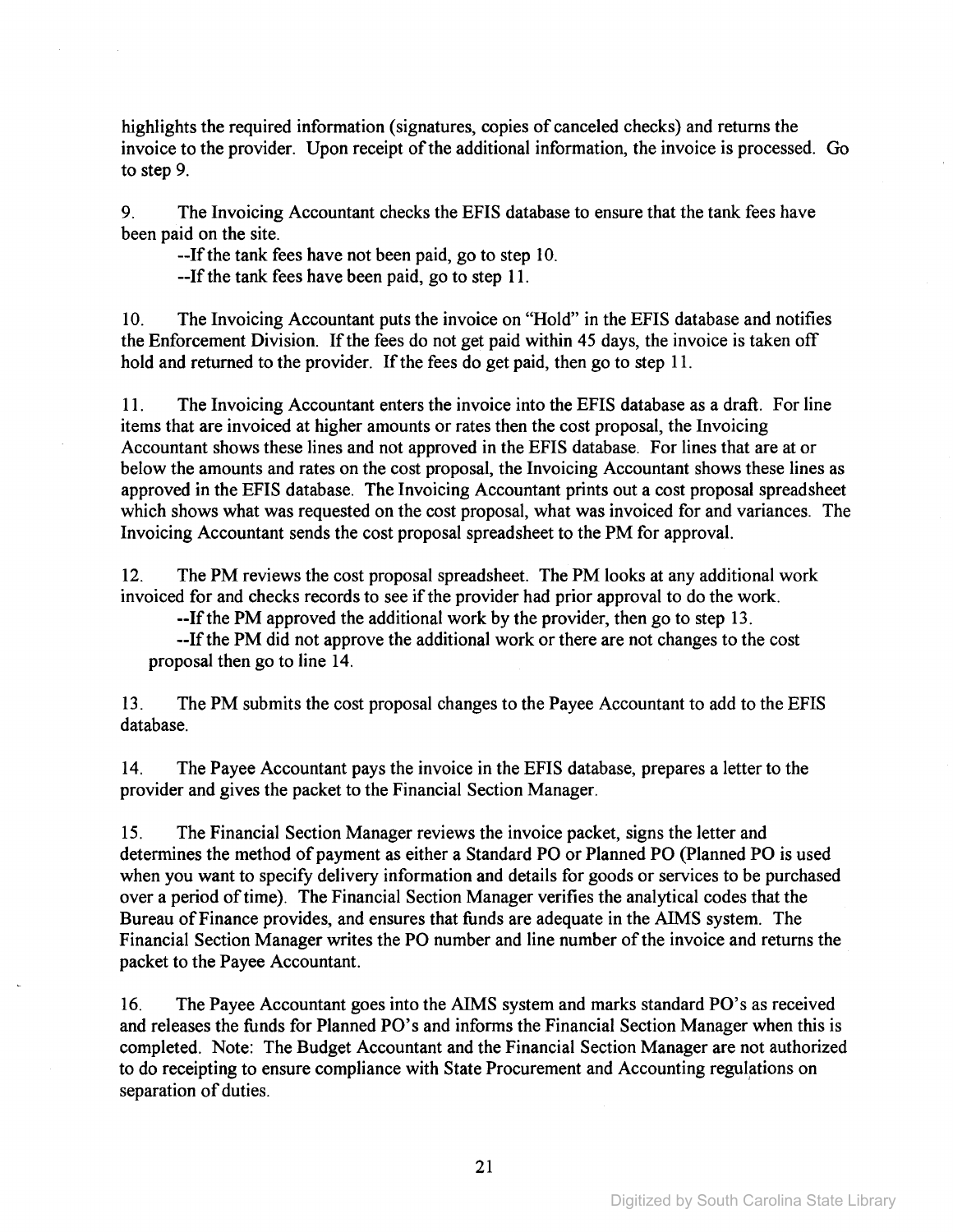17. The Budget Accountant or the Financial Section Manager then approves the releases on Planned PO's in the AIMS system and sends the payment packet on to the Administrative Section. Note: The Budget Accountant and the Financial Section Manager are the only ones authorized to approve and release payments to ensure compliance with State Procurement and Accounting regulations on separation of duties.

18. The Administrative Staff dates the letter and makes the appropriate number of copies. The original letter is mailed, the financial copy is filed and the original invoice and two copies are sent to the Bureau of Finance.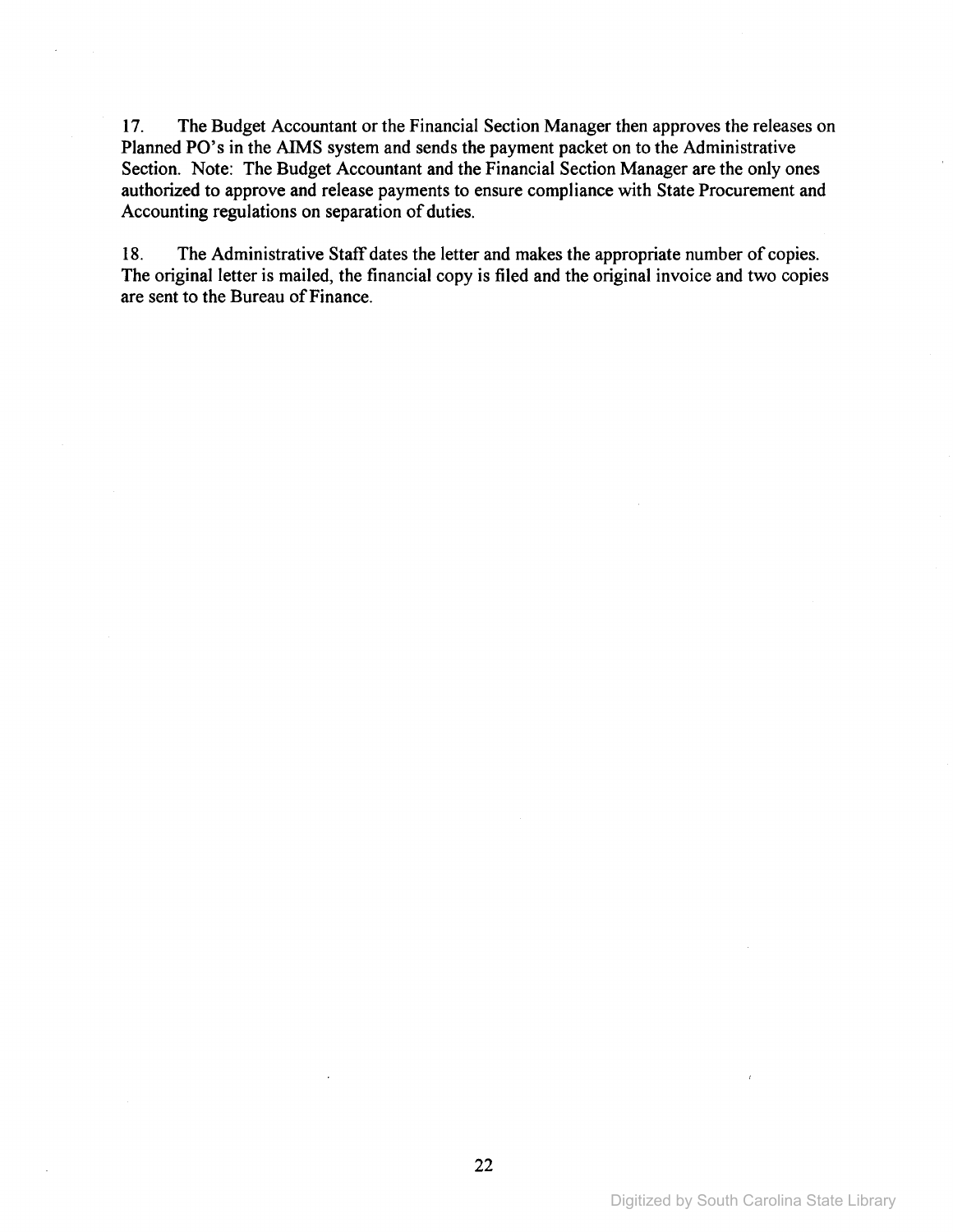#### **APPENDIX E**

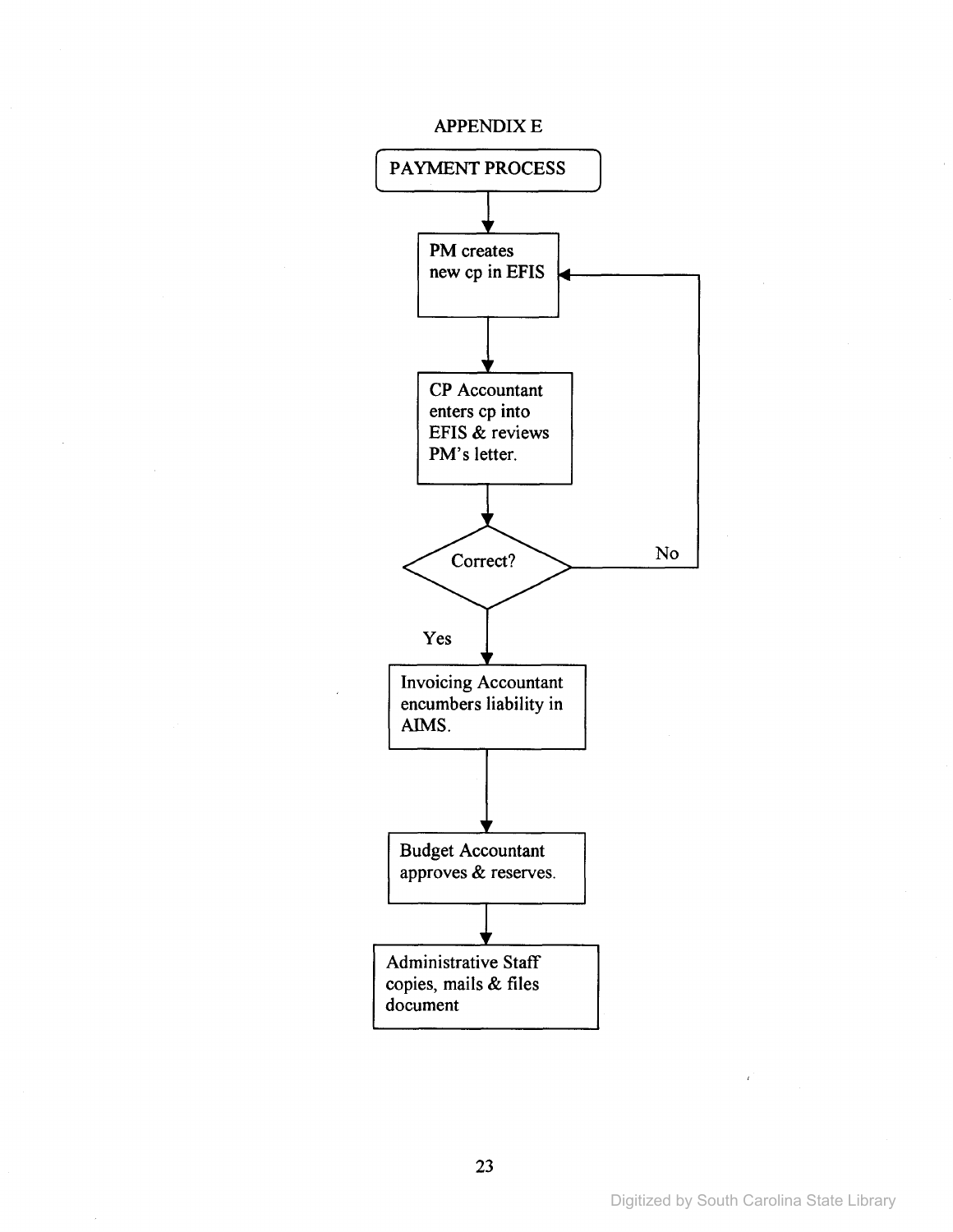

 $\bar{\mathbf{v}}$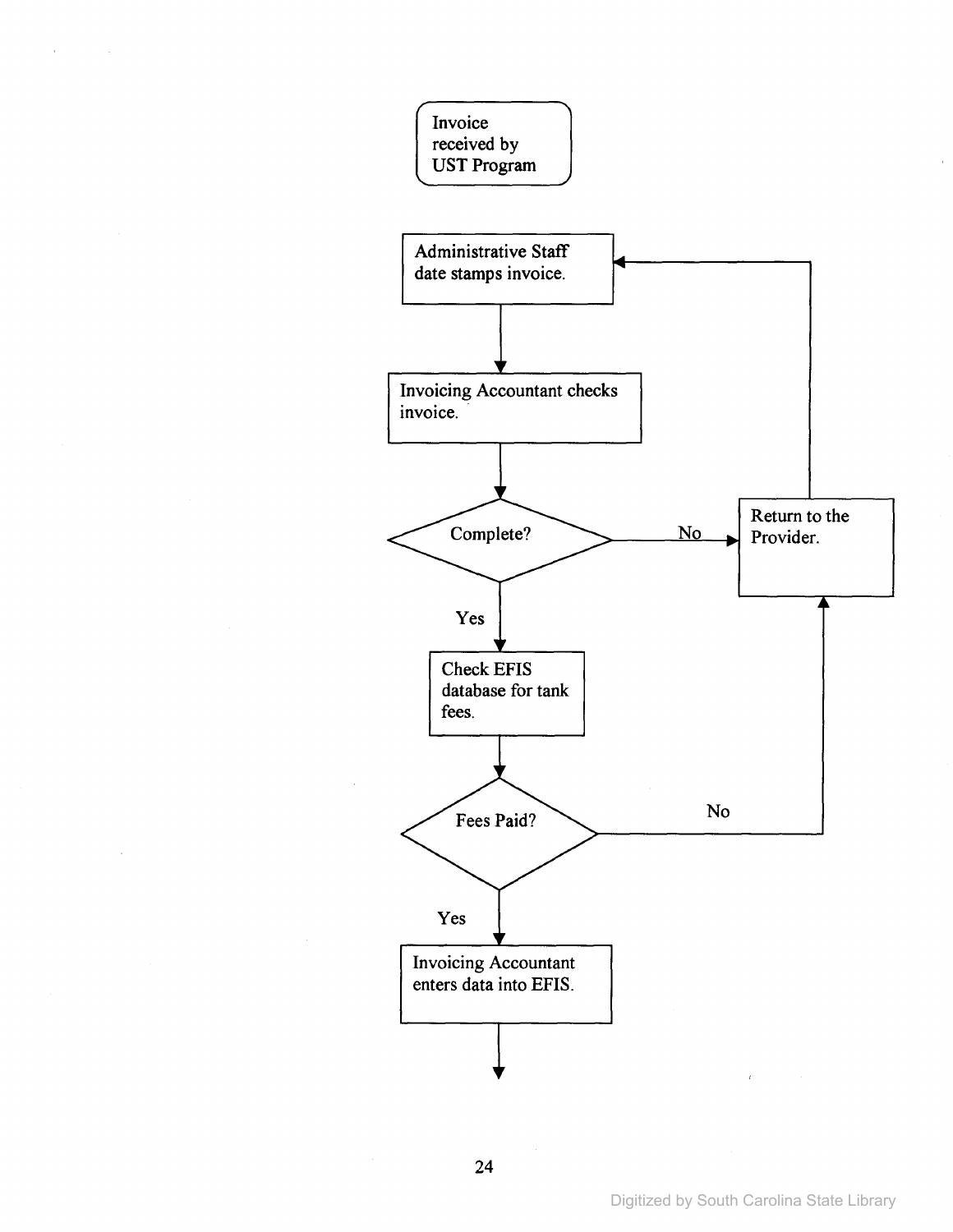